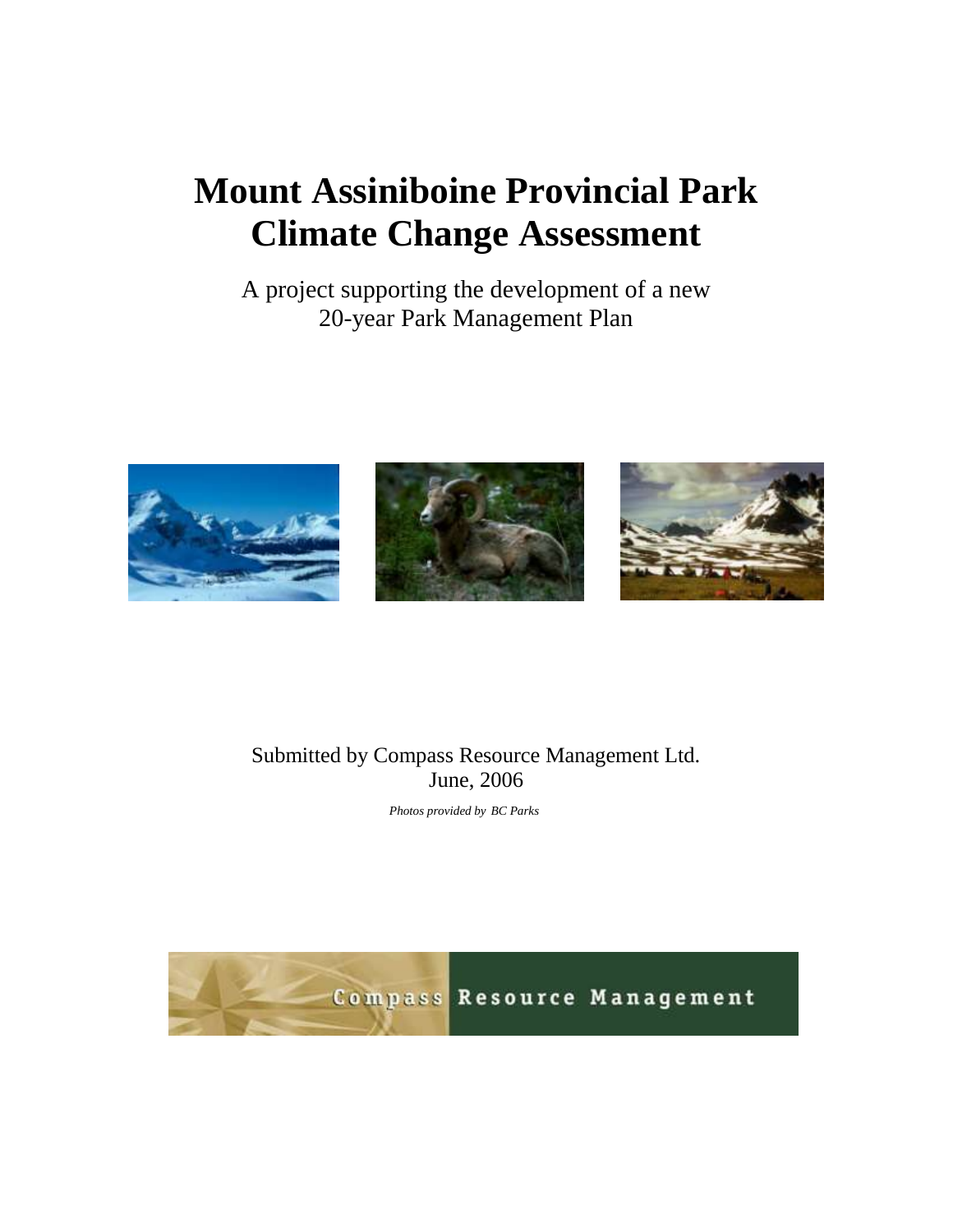# **Table of Contents**

| Potential Climate Change Impacts on Mount Assiniboine Provincial Park. 11 |
|---------------------------------------------------------------------------|
|                                                                           |
|                                                                           |
|                                                                           |
|                                                                           |
|                                                                           |
|                                                                           |
|                                                                           |
|                                                                           |
|                                                                           |
|                                                                           |
|                                                                           |
| 27                                                                        |
|                                                                           |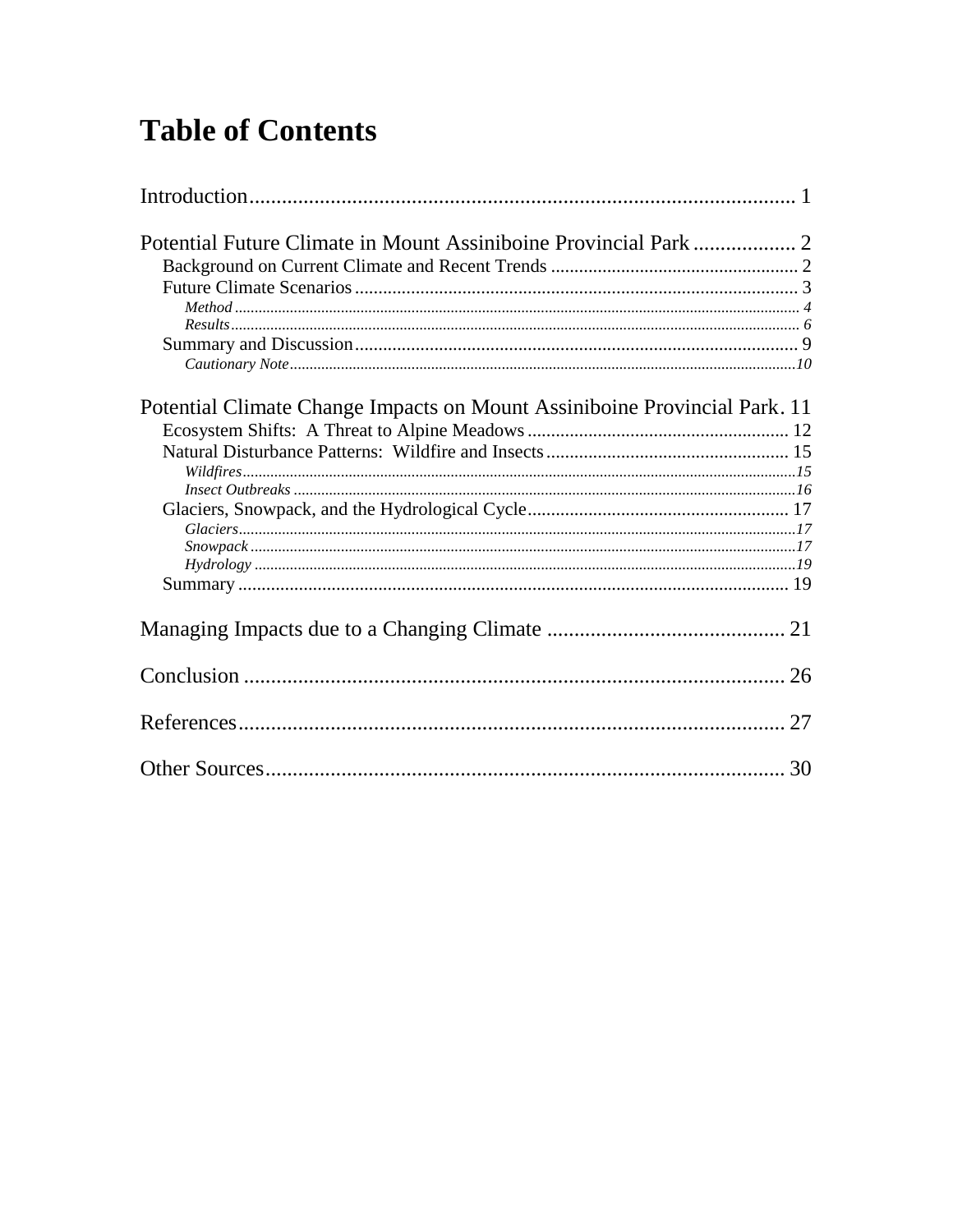# **Introduction**

The United Nations Intergovernmental Panel on Climate Change (IPCC) has concluded that the global atmosphere is warming, noting that the average global surface temperature has increased by nearly 1  $\degree$ C over the past century and is likely to rise by another 1.4 to 5.8  $\degree$ C over the next century (IPCC, 2001). Such simple statements however mask the highly variable and site-specific effects of climate change predictions. Atmospheric warming affects other aspects of the climate system: the pressure and composition of the atmosphere; the temperature of surface air, land, water, and ice; the water content of air, clouds, snow and ice; wind and ocean currents; ocean temperature, density, and salinity; and physical processes such as precipitation and evaporation. Climate change effects are expected to occur faster and be more pronounced over the mid and high latitudes of the Northern Hemisphere continents (IPCC, 2001).

Here in British Columbia, some of the detected changes in climate over the past century (BC WLAP 2002) include:

- Average annual temperature warmed by 0.6ºC on the coast, 1.1ºC in the interior, and 1.7ºC in northern BC.
- Precipitation increased in southern BC by 2 to 4 percent per decade.
- Sea level rose by 4 to 12 centimeters along most of the BC coast.
- Lakes and rivers become free of ice earlier in the spring.

Against the backdrop of these past and future predicted changes in climate, natural resource management planners across many sectors are turning toward impacts and adaptation planning. Climate change has important policy and planning implications for protected areas. Scott and Lemieux (2005) for example highlight the need to re-visit park management objectives and to take long-term climate change into account in the development of specific management strategies for individual species management, natural disturbances and visitation patterns.

This project adds a climate change component to the Mount Assiniboine Provincial Park Master Management Plan that is currently under development. The Climate Change Section of the BC Ministry of Environment provided funding and implementation support for the project. The broad purpose of this project is to explore and document the potential impacts of climate change in Mount Assiniboine Provincial Park, and to develop recommendations that can form part of adaptation response.

Specific project objectives include:

- To provide future climate change scenarios,
- To identify potential impacts in relation to key Park Management Objectives,
- To develop potential adaptation strategies for consideration in the Plan,
- To increase public awareness of climate change, and
- To identify gaps in knowledge and areas requiring further research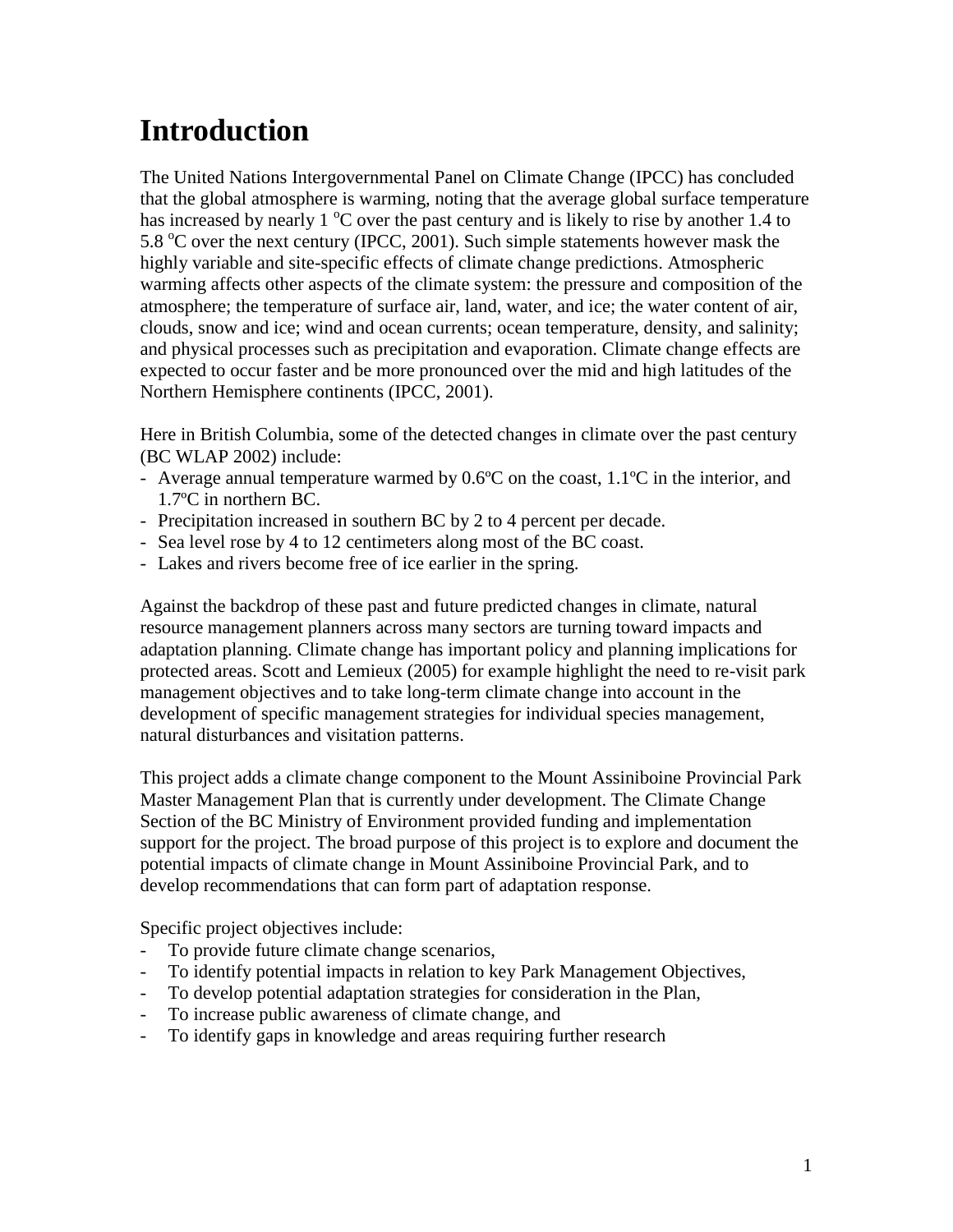# **Potential Future Climate in Mount Assiniboine Provincial Park**

# **Background on Current Climate and Recent Trends**

Lying along the continental divide, between the southern British Columbia Mountains and Northwestern Forest Canadian climate regions (Figure 1), the area"s climate is variously determined by the long-term frequency of air masses originating from the Pacific Ocean and the Arctic. This brings with it, high precipitation on the western side of the Rockies, particularly in the area of the highest mountains (generally, precipitation increases and temperature decreases with increasing elevation). Above approx. 2000 m, 75-80% of the annual precipitation falls as snow.



**Figure 1: Canadian climate regions**

Historical trend analysis undertaken by the Canadian Institute for Climate Studies for the province of BC (BC MWLAP, 2002) indicate a general historical trend toward higher annual average temperature (Figure 2) and higher annual precipitation (Figure 3) in the Southern Interior Mountains Ecoprovince where the park is located. Changes in seasonal temperature and precipitation have also occurred in the region.



Figure 2: Historical trend in annual average temperature for the Southern Interior Mountains Ecoprovince. Statistically significant at the 5% level.



Figure 3: Historical trend in annual average precipitation for the Southern Interior Mountains Ecoprovince. Statistically significant at the 5% level.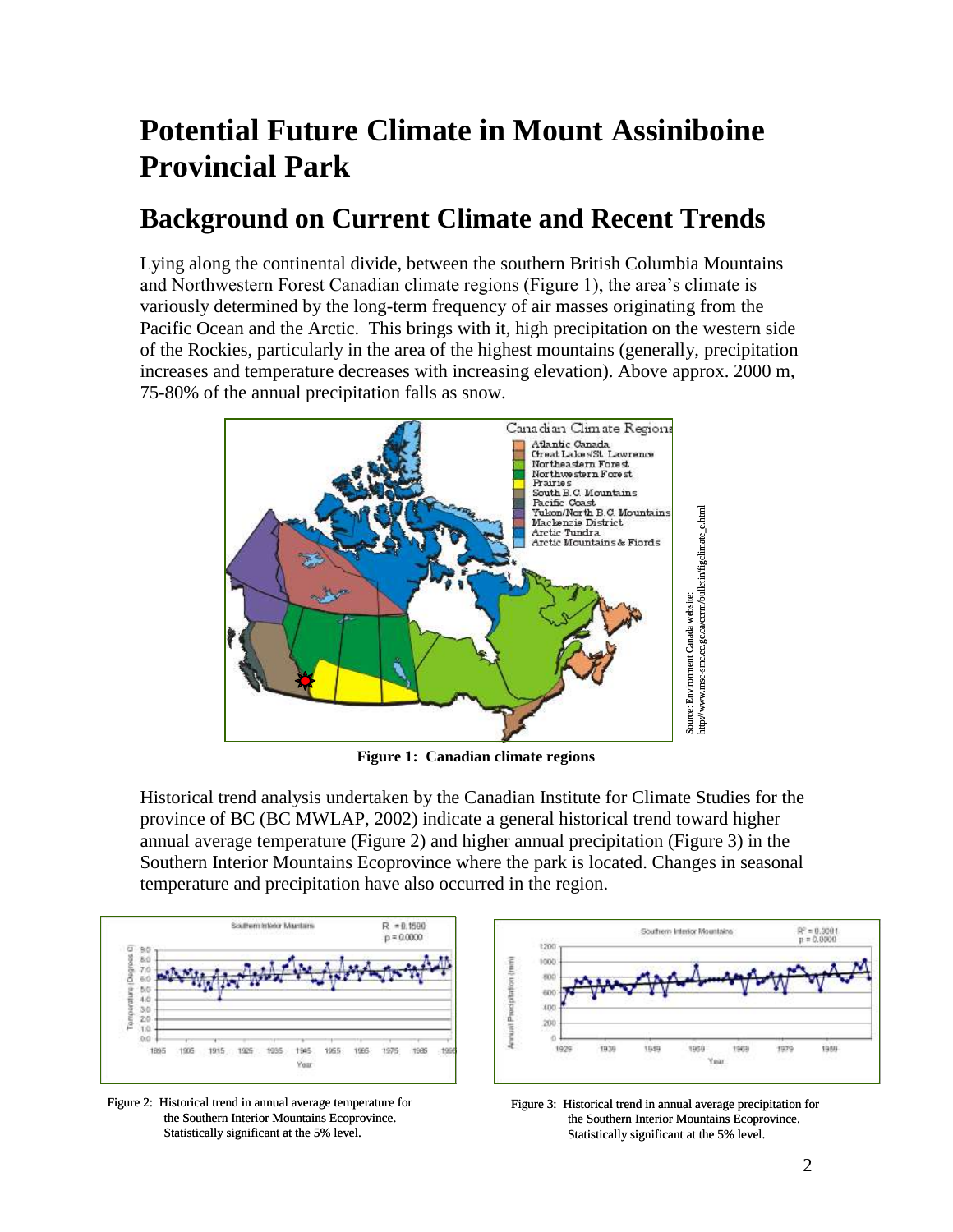# **Future Climate Scenarios**

Climate change impact assessments begin with the development of future climate scenarios. Climate scenarios are descriptions of the future climate that are based on global circulation models (GCMs) of the atmosphere-ocean system and how it will evolve in the future using specific assumptions of future greenhouse gas emissions.

For this assessment, we selected five climate variables generally available from the GCM results that are thought to have the largest driving influence on natural ecosystem processes and human activities in the park. Table 1 presents a description of these variables and the basic rationale for including them.

| <b>Climate</b><br><b>Variable</b> | <b>Description</b>                                                                                            | <b>Rationale</b>                                                                                                                                                         |
|-----------------------------------|---------------------------------------------------------------------------------------------------------------|--------------------------------------------------------------------------------------------------------------------------------------------------------------------------|
| Temperature                       | Air temperature is a fundamental<br>climate property and driver of all<br>other climate systems (i.e.,        | Temperature, both annual and seasonally,<br>are a primary driving factor of natural<br>ecosystem processes.                                                              |
|                                   | precipitation, wind speed,<br>snow/ice development, etc.).                                                    | Human activities are also closely linked to<br>seasonal temperature patterns.                                                                                            |
| Precipitation                     | Precipitation $-$ in all its forms $-$ is<br>another fundamental climate<br>property.                         | Precipitation, both annual and seasonally,<br>are a primary driving factor of natural<br>ecosystem processes.                                                            |
|                                   |                                                                                                               | Human activities are also closely linked to<br>seasonal precipitation patterns.                                                                                          |
| Soil Moisture                     | Soil moisture is a derivative of<br>both precipitation and<br>temperature-driven<br>evapotranspiration rates. | Soil moisture regimes are a key<br>determinant of plant growth and other<br>ecosystem processes.                                                                         |
| Wind Speed                        | Wind speed                                                                                                    | Wind speed plays a significant role in<br>summer forest fire dynamics and winter<br>snowpack loadings.                                                                   |
| Snow Water<br>Equivalent<br>(SWE) | SWE is the depth of water from a<br>column of melted snow, and<br>therefore is a measure of how               | Snowpack dynamics are an important<br>consideration for the park as a winter<br>recreation destination.                                                                  |
|                                   | much water is stored as snow, and<br>hence an indirect measure of<br>snowpack / snow depth.                   | Changes in snowpack may affect the<br>amount of water that is stored over the<br>winter and released to groundwater<br>aquifers and streams in the spring and<br>summer. |

#### **Table 1: Climate variables selected for Mt. Assiniboine Park climate change assessment**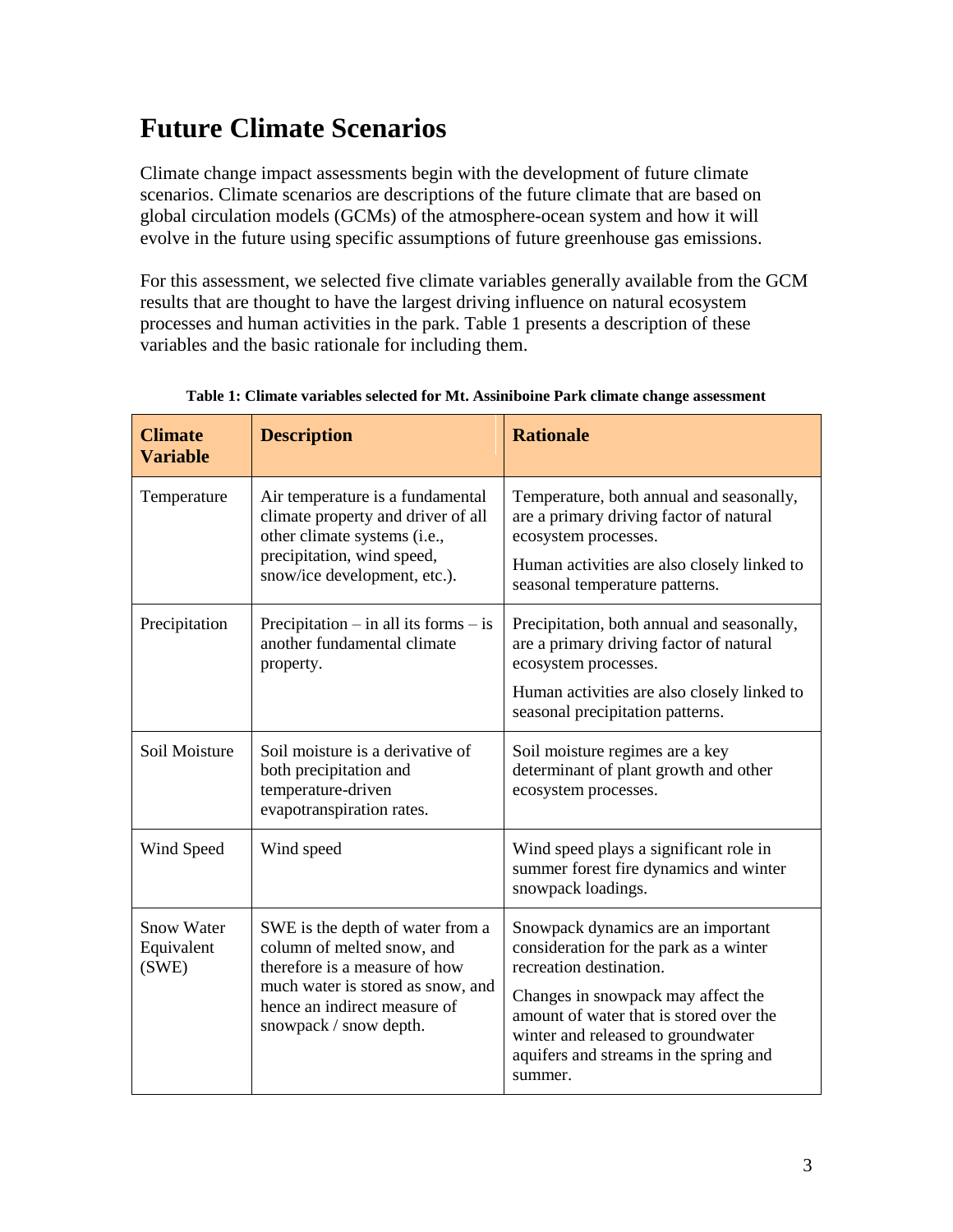### **Method**

Future change projections in the selected climate variables were derived from the results of a range of GCMs run under a broad range of future greenhouse gas emission scenarios. This approach, which applies methods generally in accordance with the IPCC Data Distribution Center guidelines on the use of scenario data for impacts and adaptation assessments (IPCC-TGCIA, 1999), provides an opportunity for identifying both potential trends and the full range of uncertainty around them.

All data was extracted using tools provided by the Canadian Climate Impacts and Scenarios (CICS) project website at: www.cics.uvic.ca/scenarios/. This source provides access to a range of GCM results [Box 1].

| <b>Box 1: Global Climate Change Models / Centres</b> |                                                                          |  |  |
|------------------------------------------------------|--------------------------------------------------------------------------|--|--|
| CGCM <sub>2</sub>                                    | Canadian Centre for Climate Modelling and Analysis                       |  |  |
| HADCM3                                               | Hadley Centre for Climate Prediction and Research                        |  |  |
| $CSIRO-Mk2$                                          | Australia's Commonwealth Scientific and Industrial Research Organization |  |  |
| <b>CCSR/NIES</b>                                     | Center for Climate System Research / National Institute for Env. Studies |  |  |
| ECHAM4                                               | Max-Planck Institute for Meteorology                                     |  |  |
| GFDL-R30                                             | Geophysical Fluid Dynamics Laboratory                                    |  |  |
| NCAR-PCM                                             | National Centre for Atmospheric Research                                 |  |  |

For each climate variable analyzed, the following inputs were used to download results from the CICS scenarios website:

Geographic Reference: The tool extracts results from GCM model grid cells containing a specific geographic reference. We used 51oN 115.5oW, which represents a central location within Mt. Assiniboine Park. The procedure used is the recognized method of scenario application, which simply assumes that grid cell changes can be applied equally to any specific location within the grid cell (i.e., no spatial or temporal downscaling of global climate model information was undertaken).

Time of Year: The time period can be specified over which results are averaged. We selected both seasonal and annual results for each climate variable.

Emissions Scenarios: We chose to extract the modeling results from the most recently available "SRES" emission scenarios that were developed for the IPCC"s Third Assessment Report (Nakicenovic et al., 2000). The SRES scenarios cover a wide range of the main driving forces of future emissions, from demographic to technological and economic developments [Box 2].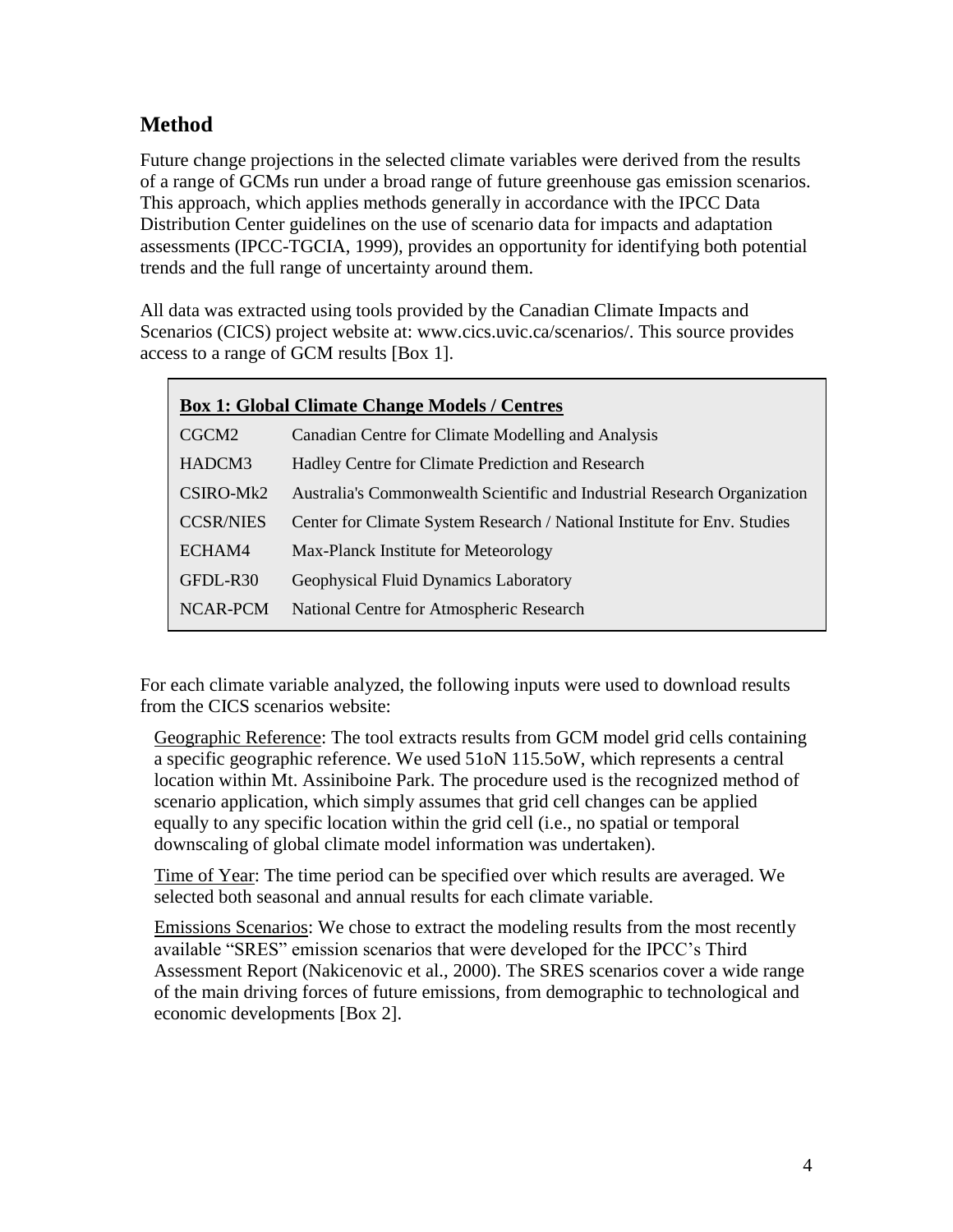### **Box 2: The SRES Emission Scenarios**

The main suite of SRES (Special Report on Emission Scenarios, IPCC) scenarios are differentiated using primary assumptions along two axes: Economic / Environmental and Global / Regional. The storylines for each family of SRES scenarios describe alternative future global development patterns:

- A1: Very rapid economic growth and the rapid introduction of new and more efficient technologies.
- A2: Regionally-oriented economic development and technological change more fragmented and slower.
- B1: Rapid change toward a global service / information economy based on clean and resource-efficient technologies.





From the overall database of downloaded results – which varied from 8 to 25 predictions depending on the climate variable since not all GCMs calculate all variables – we chart the full "envelope" of scenario results for each time slice (Figures 4 and 5). We then examine each climate variable range envelope over time in order to interpret both potential trends and the magnitude of uncertainties.

The GCM results comprise 30-year monthly mean changes (i.e., no information is presented about changes in inter-annual or inter-daily variability.) All data is extracted as change values, expressed either in absolute or percentage terms, with respect to the 1961- 1990 model-simulated baseline period. Results are therefore generally reported as the change between the 1961-1990 30-year mean period, and the future 30-year mean period (e.g., 2020s, 2050s or 2080s). These time periods represent 30-year mean fields centred on the decade used to name the time period, e.g., the 2020s represent the 30-year mean period 2010-2039, the 2050s represent 2040-2069 and the 2080s represent 2070-2099.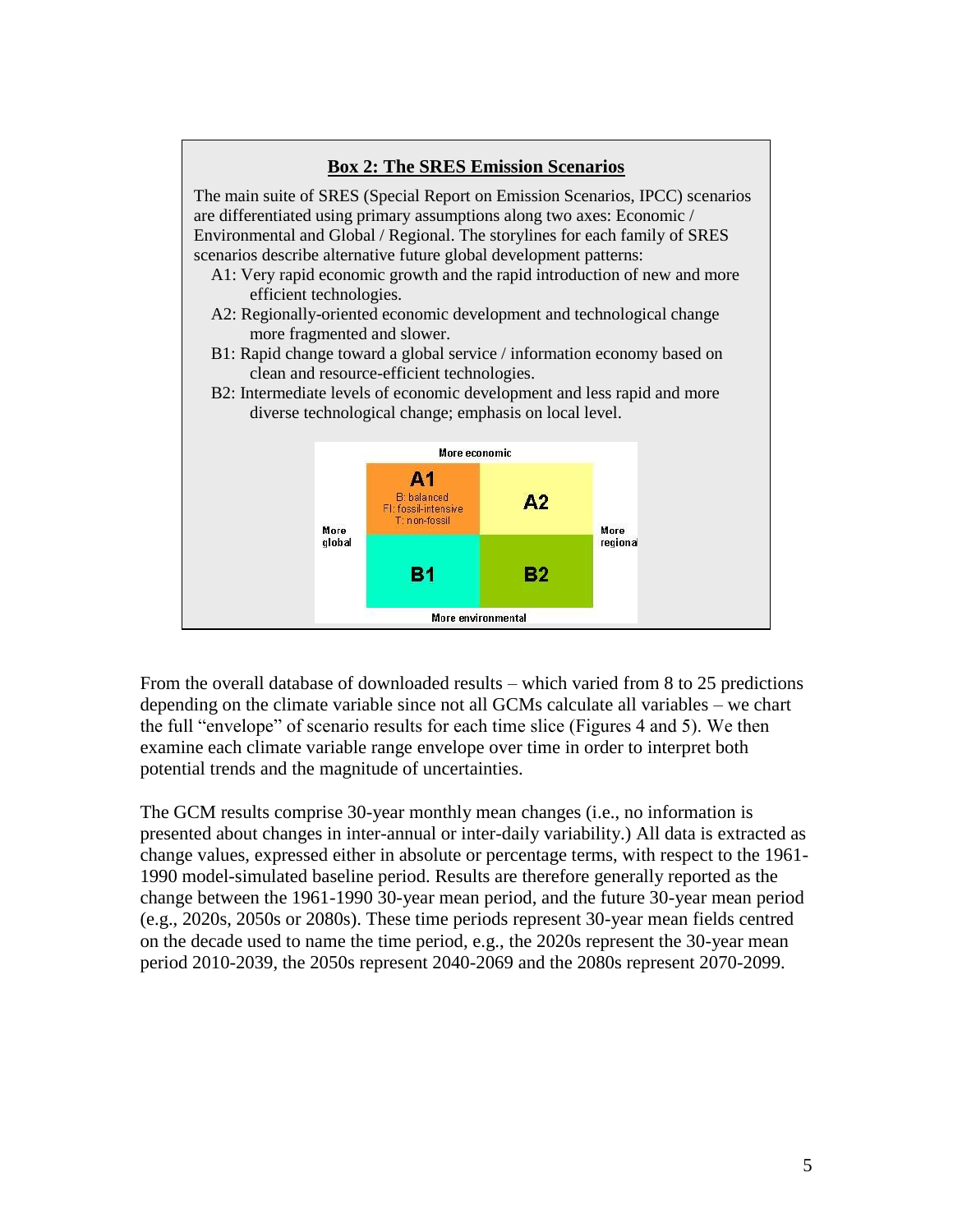

Figure 4: Example chart of change field data extracted for mean temperature change during the spring time period. In this case, a total of 25 different results are available from the combination of GCMs run over various SRES scenarios.





#### **Results**



Figure 6 presents further information regarding the interpretation of the climate envelope projections that are provided below for each of the selected climate variables in Table 1.

**Figure 6: Interpretation of the climate projection envelope line charts**

The following figures present the climate change scenario results for the five climate variables analyzed for Mount Assiniboine Provincial Park: temperature, precipitation, soil moisture, wind speed, and snow water equivalent.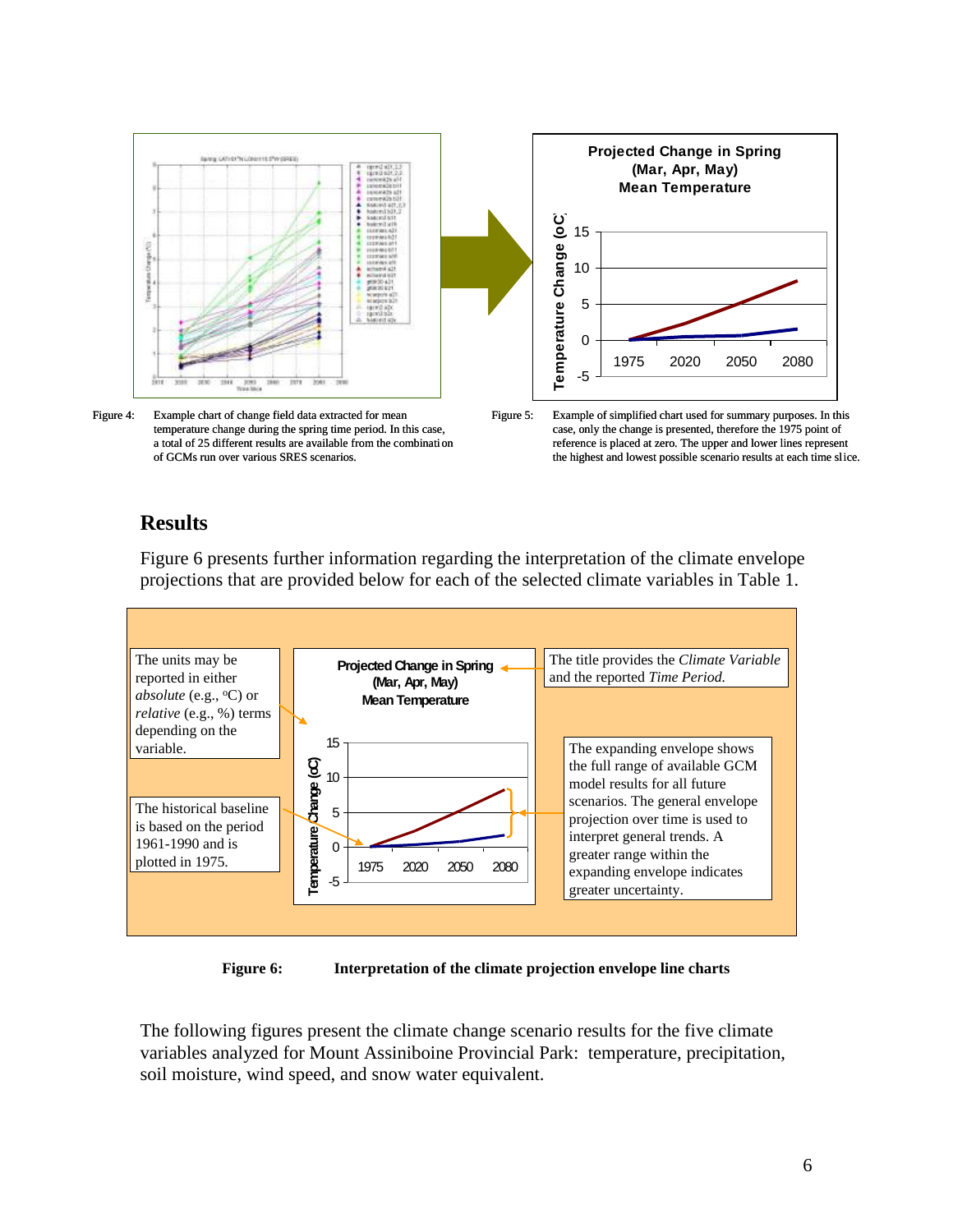





#### **Summary:**

- Mean precipitation may either rise or fall over time in Mt. Assiniboine Park depending on the season and timeframe of interest. Over the long term, there is greatest uncertainty in the summer, where results indicate there may be either a rising or falling trend.
- By 2080, the change in mean precipitation is predicted to be in the range of:
	- $+1\%$  to  $+17\%$  on an annual basis<br>•  $-0\%$  to  $+24\%$  in the enring months
	- 0% to  $+24%$  in the spring months
	- $-24\%$  to  $+16\%$  in the summer months
	- $+1\%$  to  $+22\%$  in the fall months
	- $\cdot$  –4 % to +30% in the winter months

**Figure 8: Projected change in mean precipitation in Mt. Assiniboine Park**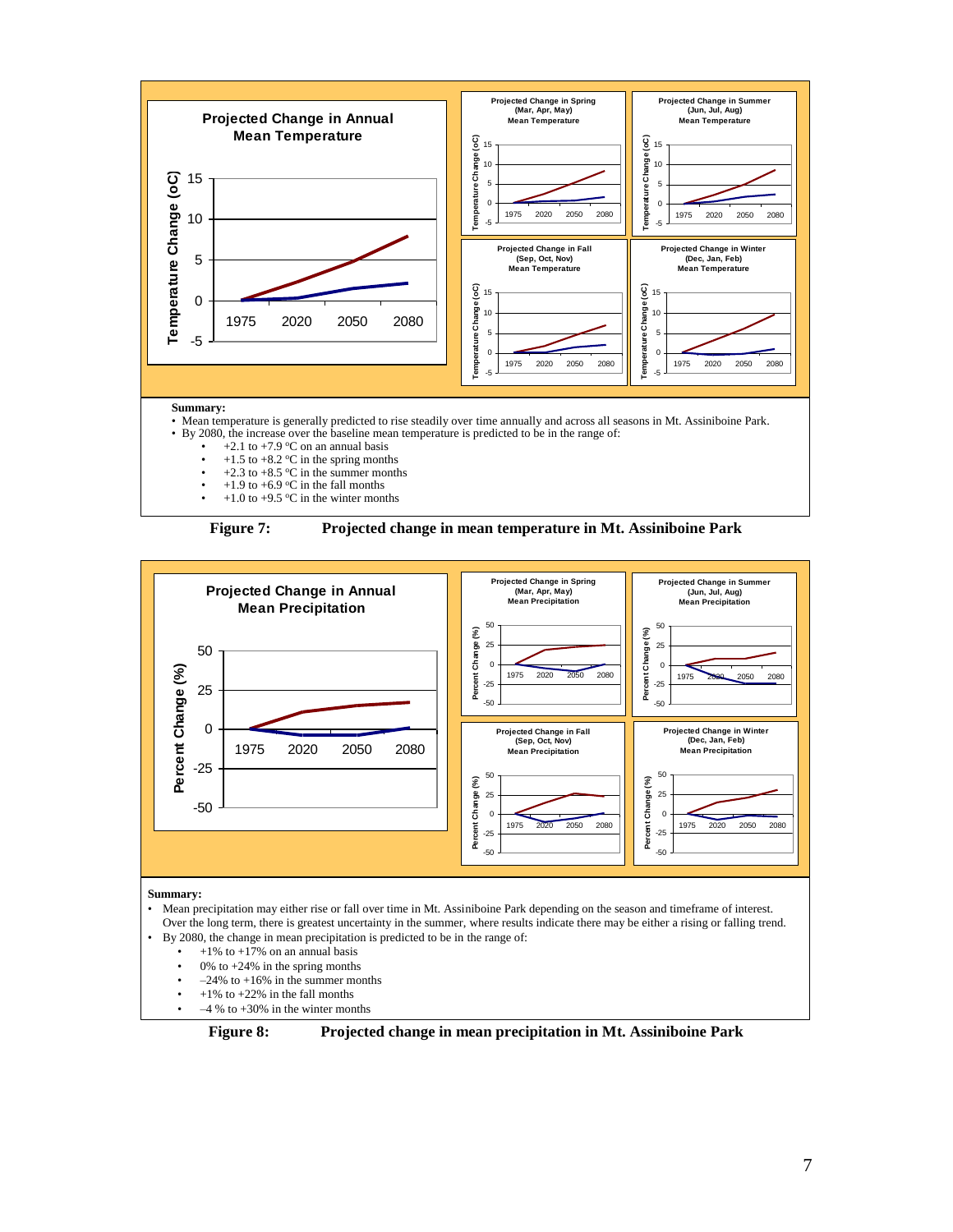



**Summary:**

- Mean wind speed may either rise or fall over time in Mt. Assiniboine Park depending on the season.
- Wind speed displays significant uncertainty, results indicate that there may either be a rising or falling trend both annually and across all seasons.
- By 2080, the change in mean wind speed is predicted to be in the range of:
	- $+3\%$  to  $-7\%$  on an annual basis
	- $+4\%$  to  $-11\%$  in the spring months
	- $+3\%$  to  $-16\%$  in the summer months
	- $+5\%$  to  $-3\%$  in the fall months
	- $+11\%$  to  $-13\%$  in the winter months

**Figure 10: Projected change in mean wind speed in Mt. Assiniboine Park**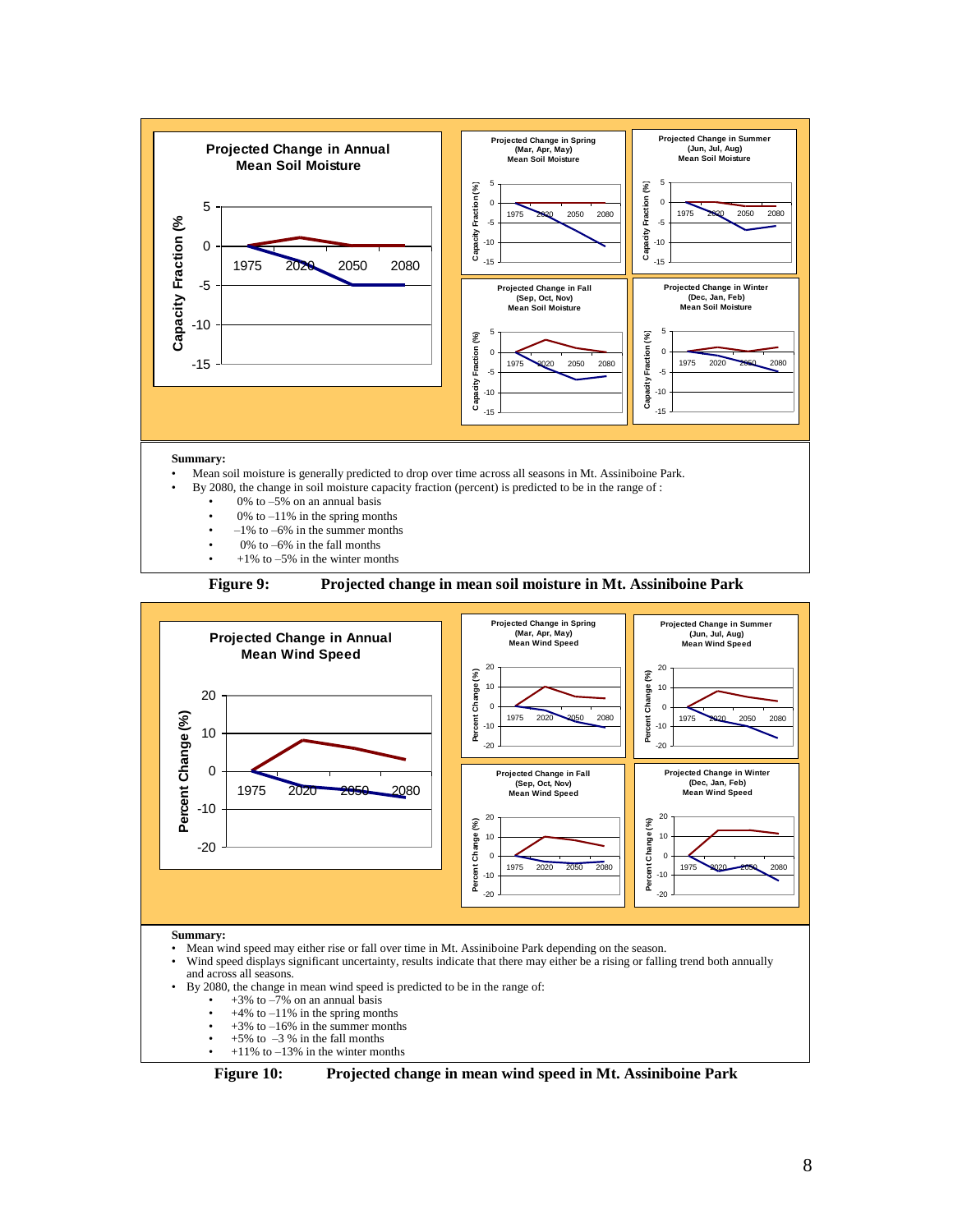

**Figure 11: Projected change in mean snow water equivalent in Mt. Assiniboine Park** 

# **Summary and Discussion**

Table 2 provides a summary of the climate change scenario results for key climate variables that influence natural ecosystem processes and human activities in Mt. Assiniboine Park. Mean temperature is generally projected to rise steadily over time, both annually and seasonally. Mean precipitation is generally projected to rise over time, varying annually and seasonally, with the greatest uncertainty in summer. Mean soil moisture is generally projected to decrease over time, both annually and seasonally. Mean wind speed projects significant uncertainty both annually and seasonally, with the greatest uncertainty in winter. Mean snow water content is generally projected to decrease over time, both annually and seasonally, with the greatest decreases projected for winter and spring.

The trends and envelope ranges found here are generally consistent with those reported by the IPCC for northern hemisphere (IPCC, 2001). They are also generally consistent with the results reported in a screening level assessment of climate change impacts on Jasper, Banff and other surrounding national parks (Scott and Suffling, 2000).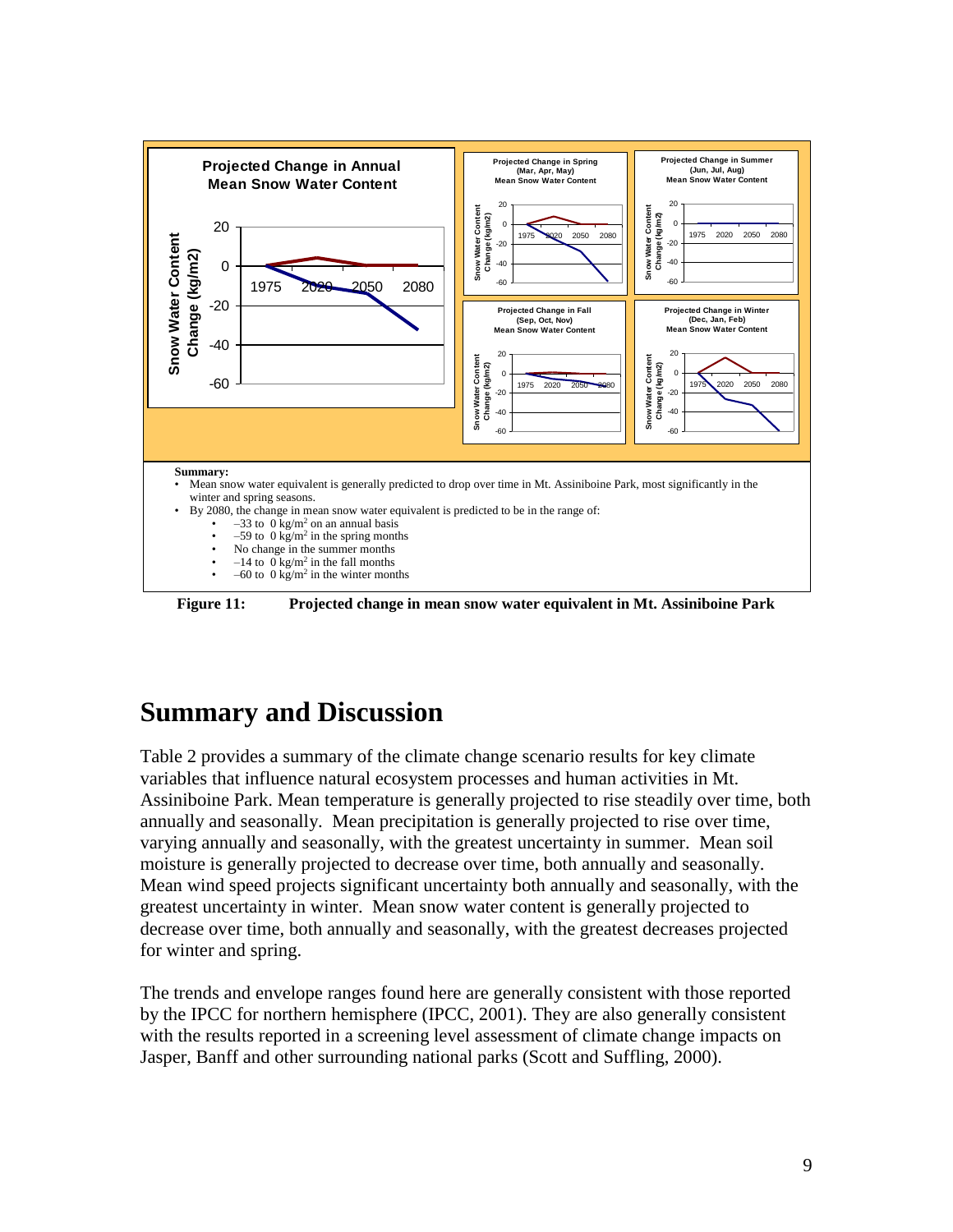| <b>Variable</b>  | <b>Focus</b><br><b>Period</b> | <b>Range of Magnitude /</b><br><b>Directions of Change</b> | <b>Summary of Projections</b>                                |
|------------------|-------------------------------|------------------------------------------------------------|--------------------------------------------------------------|
| Mean             | Annual                        | +2.1 $^{\circ}$ C to +7.9 $^{\circ}$ C                     | - Generally projected to rise                                |
| Temperature      | Summer                        | +2.3 °C to +8.5 °C                                         | steadily over time, annually and                             |
|                  | Winter                        | +1.0 °C to +9.5 °C                                         | seasonally                                                   |
| Mean             | Annual                        | $+1\%$ to $+17\%$                                          | Generally projected to rise over<br>$\overline{\phantom{a}}$ |
| Precipitation    | Summer                        | $-24\%$ to $+16\%$                                         | time, varying annually and                                   |
|                  | Winter                        | $-4\%$ to $+30\%$                                          | seasonally                                                   |
|                  |                               |                                                            | Greatest uncertainty in summer<br>$\overline{a}$             |
| Mean Soil        | Annual                        | 0\% to $-5\%$                                              | Generally projected to decrease<br>$\overline{\phantom{a}}$  |
| Moisture         | Spring                        | 0\% to $-11\%$                                             | over time, annually and seasonally                           |
|                  | Summer                        | $-1\%$ to $-6\%$                                           |                                                              |
| Mean Wind        | Annual                        | $-7\%$ to $+3\%$                                           | - Significant uncertainty both                               |
| Speed            | Summer                        | $-16\%$ to $+3\%$                                          | annually & seasonally                                        |
|                  | Winter                        | $-13\%$ to $+11\%$                                         | Greatest uncertainty in winter<br>$\overline{a}$             |
| <b>Mean Snow</b> | Annual                        | -33 to 0 kg/m <sup>2</sup>                                 | Generally projected to decrease<br>$\overline{\phantom{a}}$  |
| Water            | Spring                        | -59 to 0 kg/m <sup>2</sup>                                 | over time, annually & seasonally                             |
| Equivalent       | Winter                        | -60 to 0 kg/m <sup>2</sup>                                 | Greatest decrease in winter and<br>spring                    |

**Table 2: Summary of change scenarios for selected climate variables to 2080**

#### **Cautionary Note**

While some comfort can be found in the consistency of the climate variable envelope predictions found for the Mt. Assiniboine Park region and those of other studies, we must stress the limitations that face the application of any GCM-derived results for detailed impact and adaptation planning.

A primary limitation is that the spatial grid resolution of most GCMs is between 250 and 600km. This coarse scale clearly presents a challenge for the interpretation of results in BC, where significant differences in local climate can occur over a much smaller scale. A derivative of this spatial resolution limitation is that the current generation of GCMs does not perform as well in complex terrain, and cannot incorporate climate influences at the micro-scale (Suffling & Scott, 2002).

Hamlet et al. (In Press) point out additional limitations regarding the base data used to initiate GCMs. First, the sparseness of primary driving data in some areas can artificially suppress spatial variability. Second, in some areas the "forcing data" (precipitation and temperature) are derived from low or moderate elevation stations, and therefore may provide an incomplete indication of potential trends at very high elevations.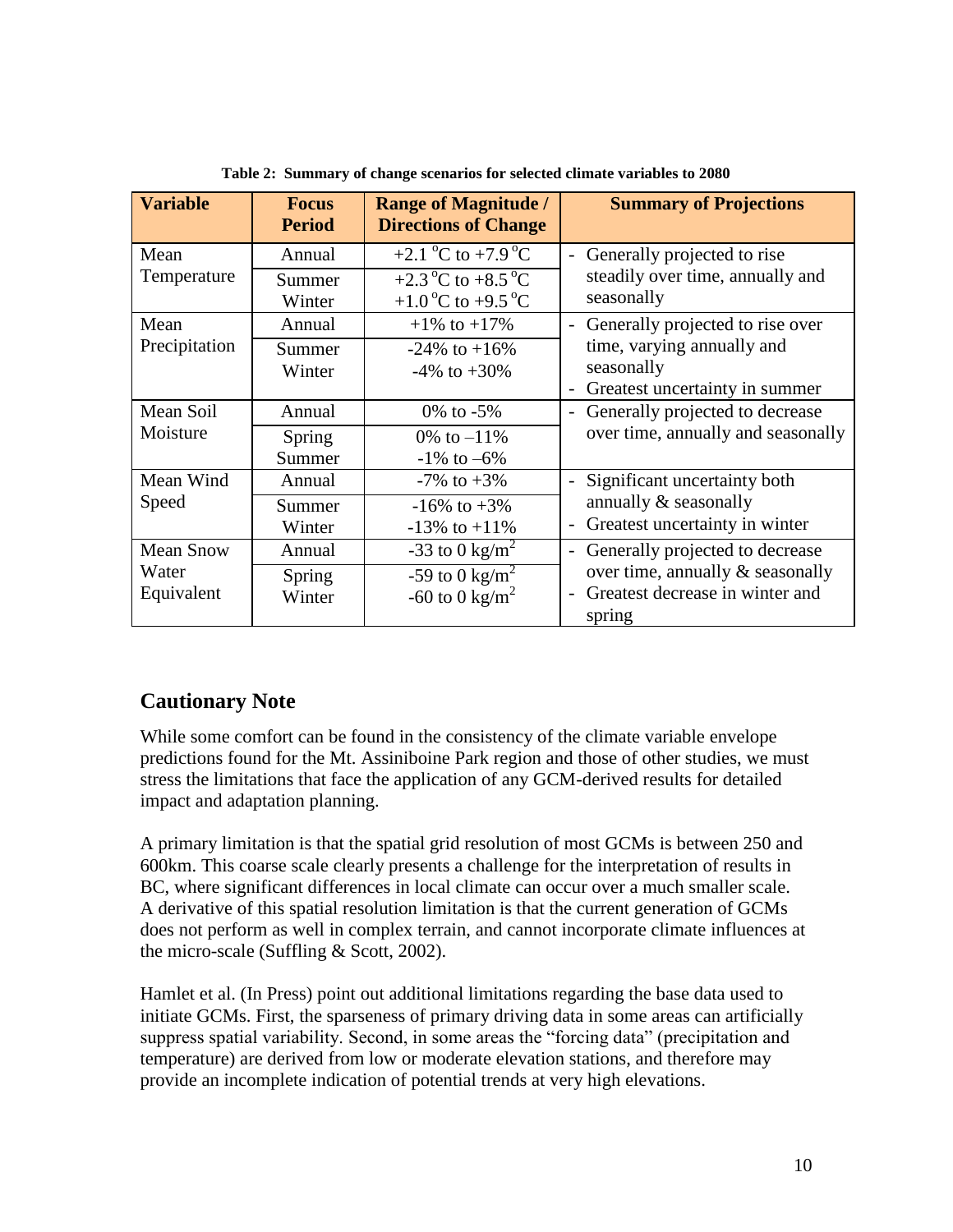B.C.'s climate is strongly influenced by cyclical changes in the surface temperature of and atmospheric sea level pressure over the Pacific Ocean (i.e., the El Nino Southern Oscillation and the Pacific Decadal Oscillation). The natural climate variability caused by these cycles make it a challenge to draw inferences across past climate records on record and future climate scenarios from GCMs (PCIC, 2006).

Fortunately, improvements are underway on several fronts. The CICS scenarios project website (http://www.cics.uvic.ca/scenarios/) provides an overview of both statistical downscaling and regional climate modeling approaches that show some promise in resolving both the spatial and temporal resolution scale problems.

Despite these limitations, GCMs provide a good source of accessible future climate information. From an adaptation planning perspective, the primary challenge is to incorporate the potential trends in key climate variables while simultaneously recognizing the inherent uncertainties associated with GCM-derived predictions.

# **Potential Climate Change Impacts on Mount Assiniboine Provincial Park**

Based on the above climate variable envelope predictions, our second focus was to identify potential impacts on park resource values.

The steps we took included:

- preliminary identification of potential climate sensitivities based on a review of previous Park management plans and background documents,
- literature review of recent climate change research and impact studies completed in the region of the Park, e.g., adjacent National Parks,
- participation in a multi-stakeholder workshop, attended by park users, interest groups, tourism operators, and management staff,
- refinement based on feedback from staff and contractors involved in the development of the Park Plan.

As an outcome of these steps, we organized the assessment around three priority impact areas: 1) the potential for ecosystem shifts and the impact on alpine meadows, 2) the potential increase of natural disturbances such as wildfire and insect outbreak, and 3) the potential for impacts to glaciers, snowpack, and hydrology. Each of these areas has both underlying ecosystem concerns and parallel human resource use concerns as discussed in the following sections.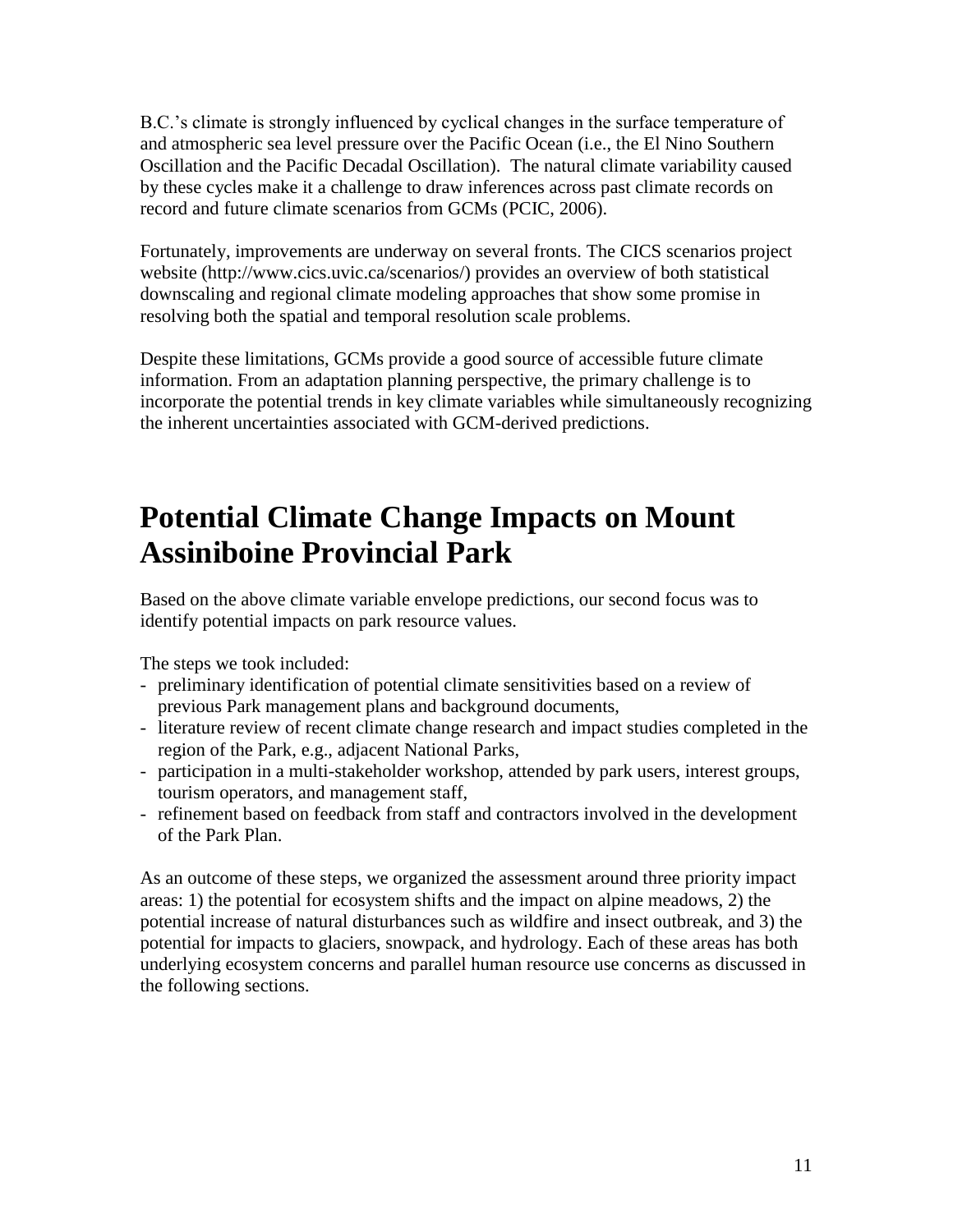# **Ecosystem Shifts: A Threat to Alpine Meadows**

Numerous studies have concluded that we can expect significant changes in forest and alpine ecosystems from changes in the primary climate variables of temperature and precipitation, and resultant changes in such compound variables as soil moisture, growing

season length, and other climaterelated drivers of vegetation.

Of primary concern, is the potential impact on alpine meadows in the Park, which currently represent only 2% (776 ha) of the Park area (Stevens, 2006). The existing range and distribution of forest ecosystem types and tree species that exist today in the Park are a result of long-term climate patterns.



 $P$ arks *BC Parks*

The Vegetation section of the Management Plan Background Document (Wildland Consulting Inc., 2005) describes the current forest ecosystems in the Park using the BC Biogeoclimatic Ecosystem Classification (BEC) system, which is a hierarchical classification system that delineates major forest types with homogeneous macroclimate (Meidinger & Pojar, 1991). The document describes the 2 zones currently in the Park: Engelmann Spruce – Subalpine Fir Zone (ESSF) dk, dku, dkp variants, which currently occurs in the sub-alpine between approximately 1500 m to 2500 m; and Alpine Tundra Zone (AT), which occurs above the ESSF (greater than 2500 m). The spectacular alpine meadows, which are of high visual and recreation value, are covered with vegetation that is sensitive, fragile, and in some cases already damaged, making these meadows of high conservation value (BC Parks Conservation Risk Assessment, 2002, as cited in Wildland Consulting Inc., 2005). A third major BEC zone of note exists just to the west of the current park boundary, in Kootenay National Park: Montane Spruce Zone (MS) dk variant, which occurs below the elevation of the ESSF.

There has been a great deal of research conducted into the potential changes in forest ecosystems as a result of climate change (Lemmen and Warren, 2004; Iverson and Prasad, 2002; Lenihan and Neilson, 1995). Based on the generally predicted "warmerwetter' scenario, such as we have shown for the Park region, some of the most commonly cited predictions are that forest ecosystems and individual tree species will migrate northward and to higher elevations (see Figure 10). This general trend is supported by evidence of tree line shifts in the Canadian Rockies during the warming over the last century (Luckman and Kavanagh, 2000).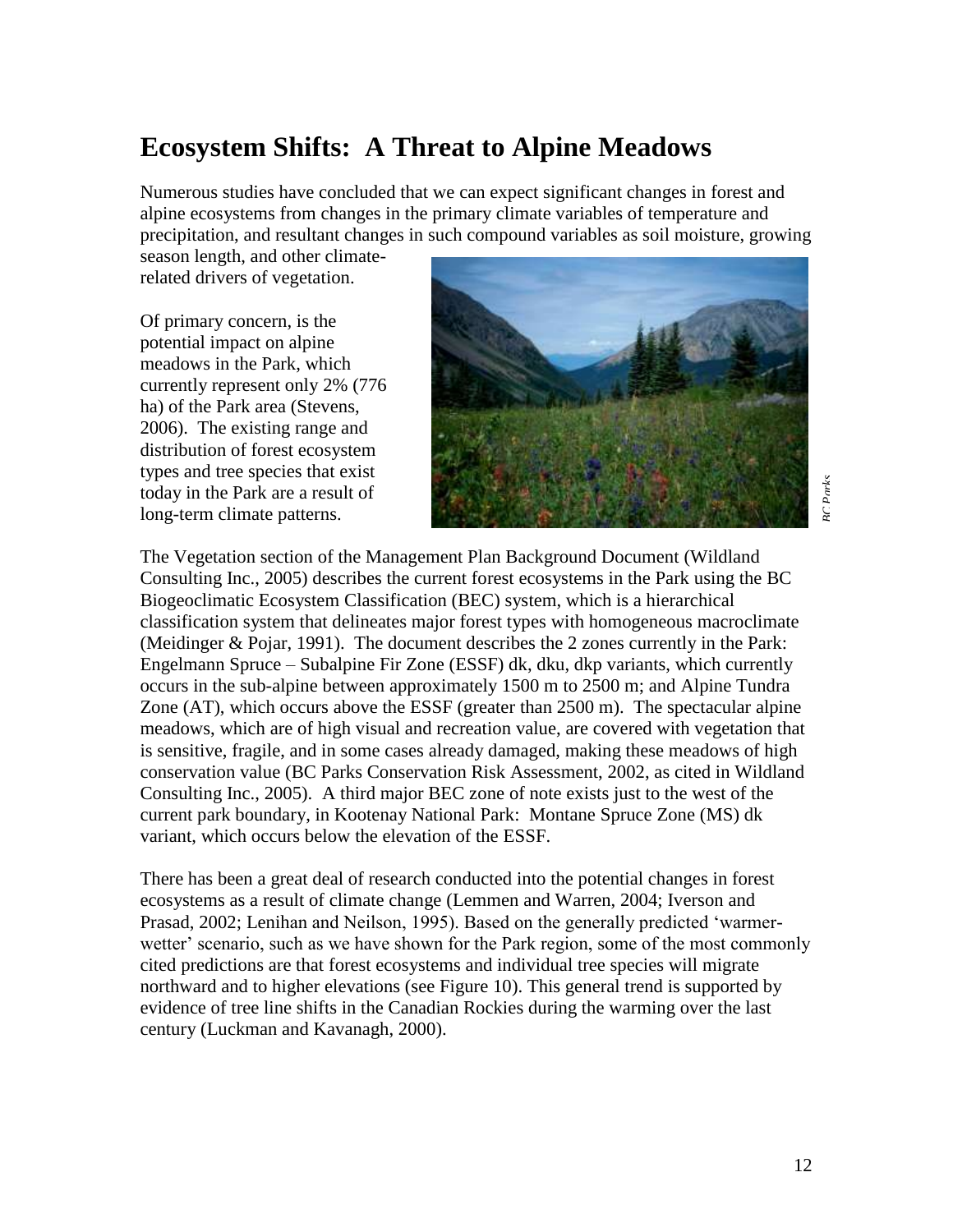

the second assessment report of the intergovernmental panel on climate change (IPOC), UNEP and WMO, Cambridge press university, 1996. **Figure 13: Conceptual diagram of shifting mountain vegetation zones**

However, ecosystems will not shift as a unit, but rather species will respond individually to changes in climate over time (Scott & Suffling, 2000). Altered competitive relationships, human interference, altered disturbance regimes, e.g., insect, disease, fire, drought, wind, microclimatic effects, and local topographic/site factors (e.g., north- vs. south-facing slopes) also influence composition and distribution (Scott, Malcolm & Lemieux, 2002; Luckman & Kavanagh, 2000). While species will shift as they track more ideal climatic conditions, new assemblages of species will not stabilize overnight, or even over decades. In the past, it has taken centuries for the vegetation and soils to reflect a major change in climate regime, and for new ecological communities to stabilize (see Lemieux & Scott, 2005 and Suffling & Scott, 2002). In the case of Mt. Assiniboine Park, the potential for generally decreased soil moisture in the spring and summer seasons could be expected to limit the general trend toward forest ecosystem range expansion to higher elevations.

Based on 1) the future climate envelope projections in the previous section, i.e., a generally warmer-wetter future climate, and 2) the general forest ecosystem response trends, e.g., migration to higher elevations, we can hypothesize the potential for forest ecosystem boundary shifts in Mt. Assiniboine Park. The general response (shown conceptually in Figure 14), is that over the long term we should expect to see:

- AT: A general decrease in area, caused by encroachment of the forested ESSF zone to higher elevations.
- ESSF: A net increase in area, with gains in elevation more than offsetting losses at lower elevations.
- MS: An increase in area, expanding into park boundaries from the west.

Two key points to be emphasized in these hypotheses are that 1) changes will occur very slowly over time, and 2) given the overlap in tree species across all forested zones, the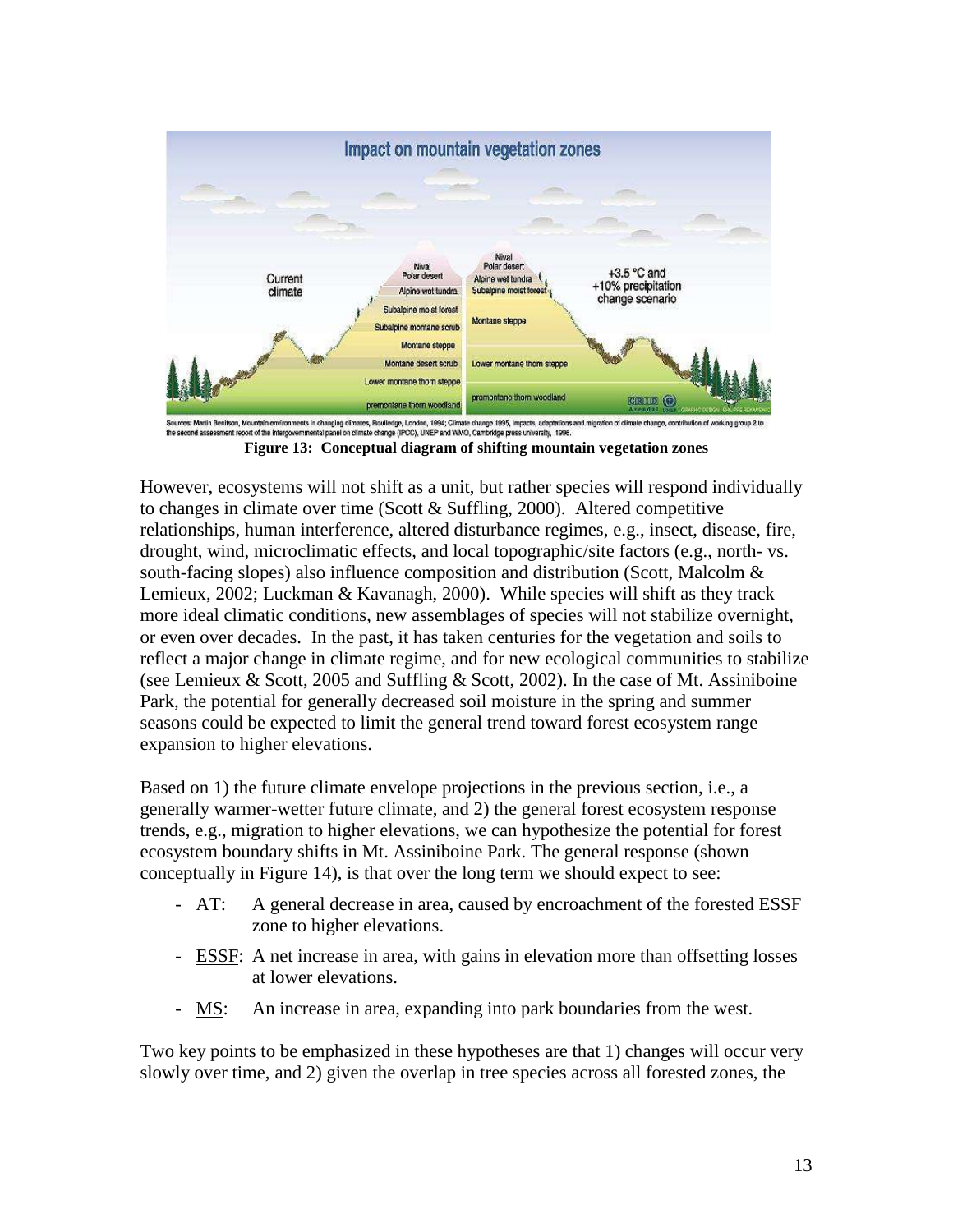actual area representation of any species at any point in the future is more a function of disturbance-driven forest age class distribution.



**Figure 14: Conceptual Representation of Potential Expansion of ESSF and MS Zones**

To augment these initial hypotheses, we reviewed results from a provincial-scale modeling study of the potential effects of climate change on forest ecosystem and tree species distribution as undertaken by researchers at the UBC Department of Forest Sciences. Table 3 below, presents a subset of long-term results (i.e., 2085 projections) from the province-wide study of potential BEC-zone climate envelope shifts (Hamann and Wang), indicating the general potential for future predicted climate to "shift" the AT zone toward ESSF, and ESSF toward MS, IDF and ICH. Although park-specific data are not available, these general results are consistent with the other literature discussed previously.

#### **Table 3: Shift of Climatic Envelopes for BEC Zones**

|                   | <b>To Zone:</b> |             |    |               |     |
|-------------------|-----------------|-------------|----|---------------|-----|
| <b>From Zone:</b> | ா               | <b>ESSF</b> | MS | ICH           | IDF |
| $\mathbf{T}$      | 21%             | 60%         | 2% | $\frac{1}{2}$ | 0%  |
| <b>ESSF</b>       | 1%              | $0\%$       | 7% | 54%           | 9%  |

#### **(Data extracted directly from Appendix 1C in Hamann and Wang)**

In terms of long-term management implications, the most significant concern is the potential for forest encroachment into alpine meadows in the park, and the resultant potential loss of some species and a net loss of biodiversity. Other implications from a changing alpine treeline include moderated temperatures within forest patches, altered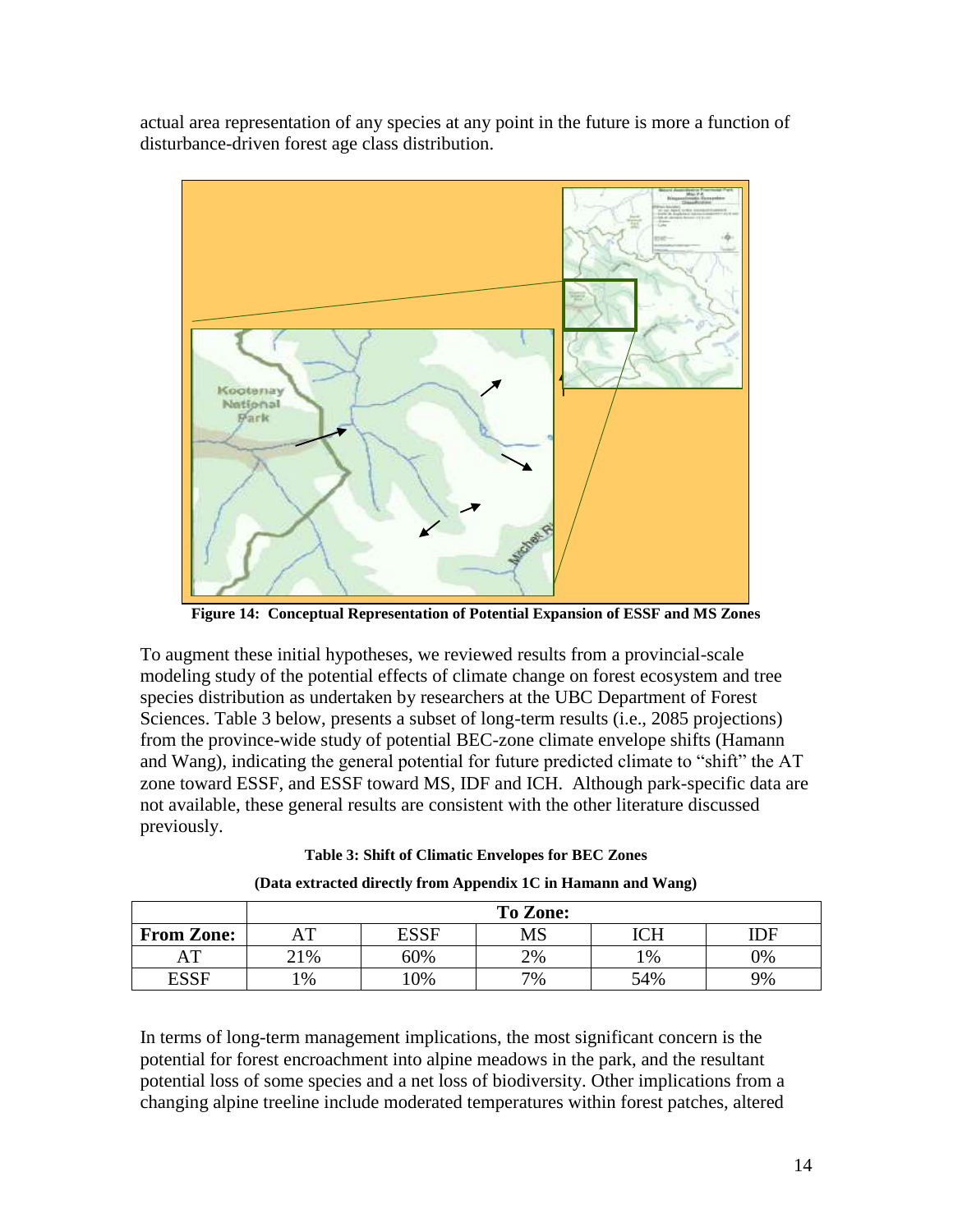snowpack distribution, and a more continuous fuel source for fire (Fagre, 1999). From a human-use perspective, the warming climate may mean a longer season for warmweather outdoor recreation activities, which can have negative impacts on fragile alpine meadows. It has been suggested that the "filling in" of forest vegetation may impact some recreational activities in the Park, such as tree skiing (pers. comm. with Park tourism operator, 2006). A reduction in the extent of alpine meadows, together with glacier recession, may significantly modify the alpine scenery, and result in tourism impacts.

# **Natural Disturbance Patterns: Wildfire and Insects**

In a park setting, natural disturbance is generally recognized as an integral part of the regular functioning of the ecosystem, and as such something to be promoted through management. That said, significant disturbances including major wildfires or insect outbreaks are possible, and the potential for climate change to influence them warrants consideration.

Under climate change, impacts to ecosystems and tree species as discussed above are expected to occur over long periods of transition. Changes to natural disturbance patterns, on the other hand, may occur much more frequently. The Canadian Forest Service states that the changes in disturbance regimes will likely have a greater effect on Canadian forests than the direct effects of climate change on the distribution and migration of forest species (CFS, 1999). For this reason, the potential for climate change effects on natural disturbance patterns, in particular wildfires and insect outbreaks, warrants investigation.

#### **Wildfires**

Climate is a primary determinant of wildfire impact, along with fuels, topography and ignition sources. Researchers at the Canadian Forest Service are currently involved in numerous studies into the potential effect of climate change on the fire environment (CFS, 2005). While overview assessments point toward a future significant increase in both fire frequency and severity across most forested regions of Canada under current



climate change projections, researchers are quick to emphasize the difficulty in applying GCM trends in general to area-specific wildfire assessments.

15*Image provided by MOE* In this regard, the climate envelope projections for the Mt. Assiniboine Park region provide a case in point. Although increased summer and annual mean temperatures and reduced soil moistures might point to increased fire activity in the future, the potential for significant decreased wind speeds and increased precipitation might point to reduced fire activity.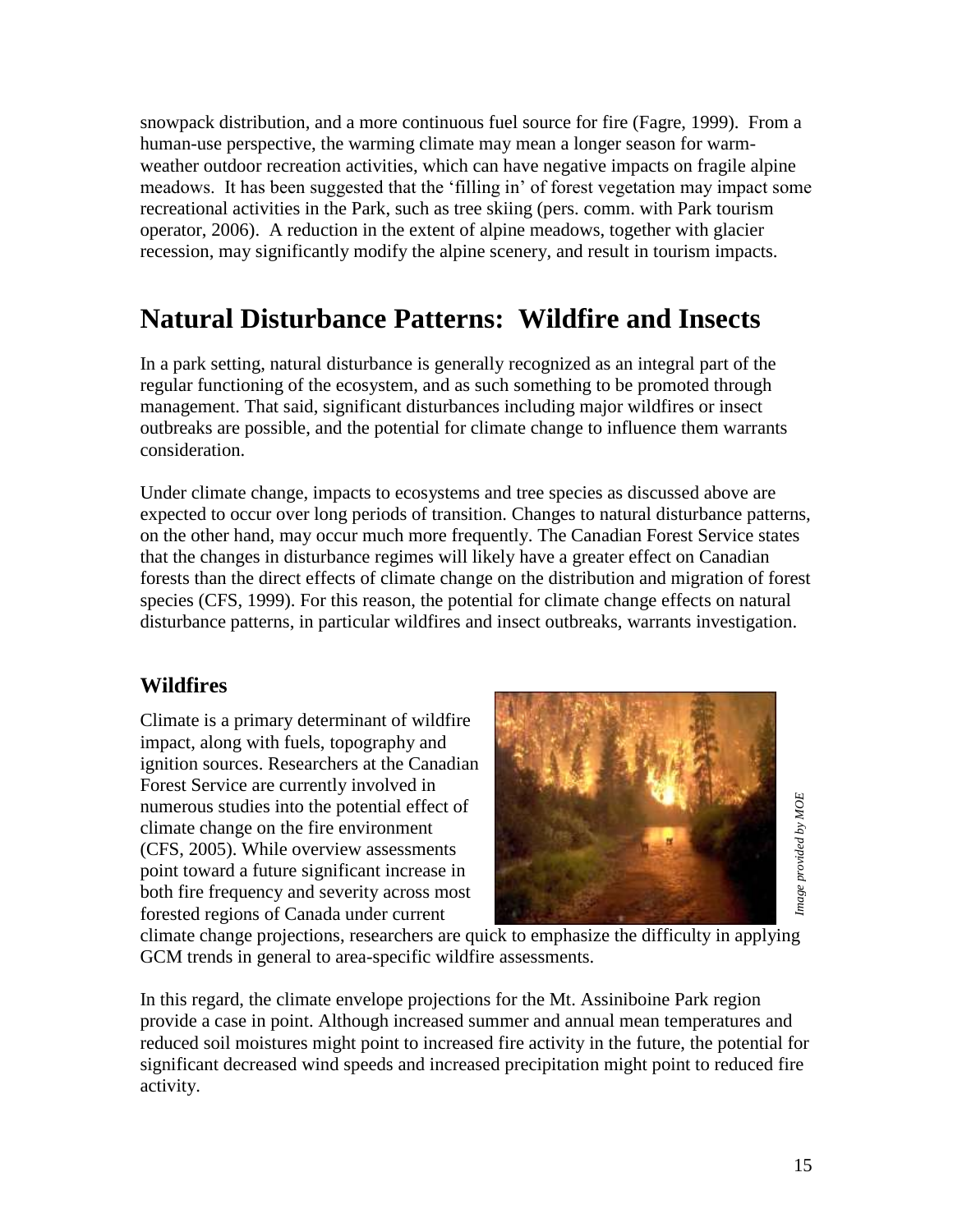Although the climate component of the wildfire equation has significant future uncertainties, the fuels component is clearer. Active fire suppression in the Park over many decades now has disrupted the natural disturbance cycle. The resultant lack of recent fires and subsequent "overgrowth" of vegetation contributes to a general build up of fuels and may act to increase the frequency and severity of fires (pers. comm. with Park tourism operator, 2006). An increased potential for fire can increase the risk to human safety, damage to park infrastructure, impair recreational access to high fire-risk areas, and add management or emergency costs (Suffling & Scott, 2002).

### **Insect Outbreaks**

Numerous research reports point toward a concern over the potential for future climate change to trigger an increase in the frequency and intensity of insect outbreaks (Ayres and Lombardero, 2000; Gauthier *et al* 2004; Climate Change Impacts and Adaptation Directorate, 2004). Although many uncertainties remain, a growing body of research suggests that:

- insect damage may become more severe with warming and atmospheric carbon dioxide enrichment;
- increased growing season length, increased forest stress, and less severe winters may preferentially support range expansion of some insects; and
- climate change may directly impact insect biodiversity, including allowing alien species to survive.



**3C** Min. of Forests *BC Min. of Forests*

As a specific BC example, it is widely believed that the current unprecedented mountain pine beetle (MPB) epidemic being experienced in BC is at least partially climate driven. Two important aspects of the MPB outbreak cycle that are particularly linked to climate include (BCMOF, 2005):

- Summer emergence, where adequate daily high temperatures are required to trigger flight and thus dispersion of beetle populations, and
- Cold tolerance, where extreme cold thresholds are known to cause significant larval mortality and thus outbreak collapse.

Researchers at the Canadian Forest Service have undertaken a study of the potential effects of climate change on MPB range expansion in British Columbia (Carroll et al., 2004). The results indicate that during the latter half of the last century there has been a substantial shift in climatically suitable habitats for MPB. And, most importantly, there has been an increase in the number of infestations since 1970 into these newly climatically suitable habitats. The researchers conclude that "given the rapid colonization by mountain pine beetles of former climatically unsuitable areas during the last several decades, continued warming in western North America associated with climate change will allow the beetle to further expand its range northward, eastward and toward higher elevations" (Carroll et al., 2004).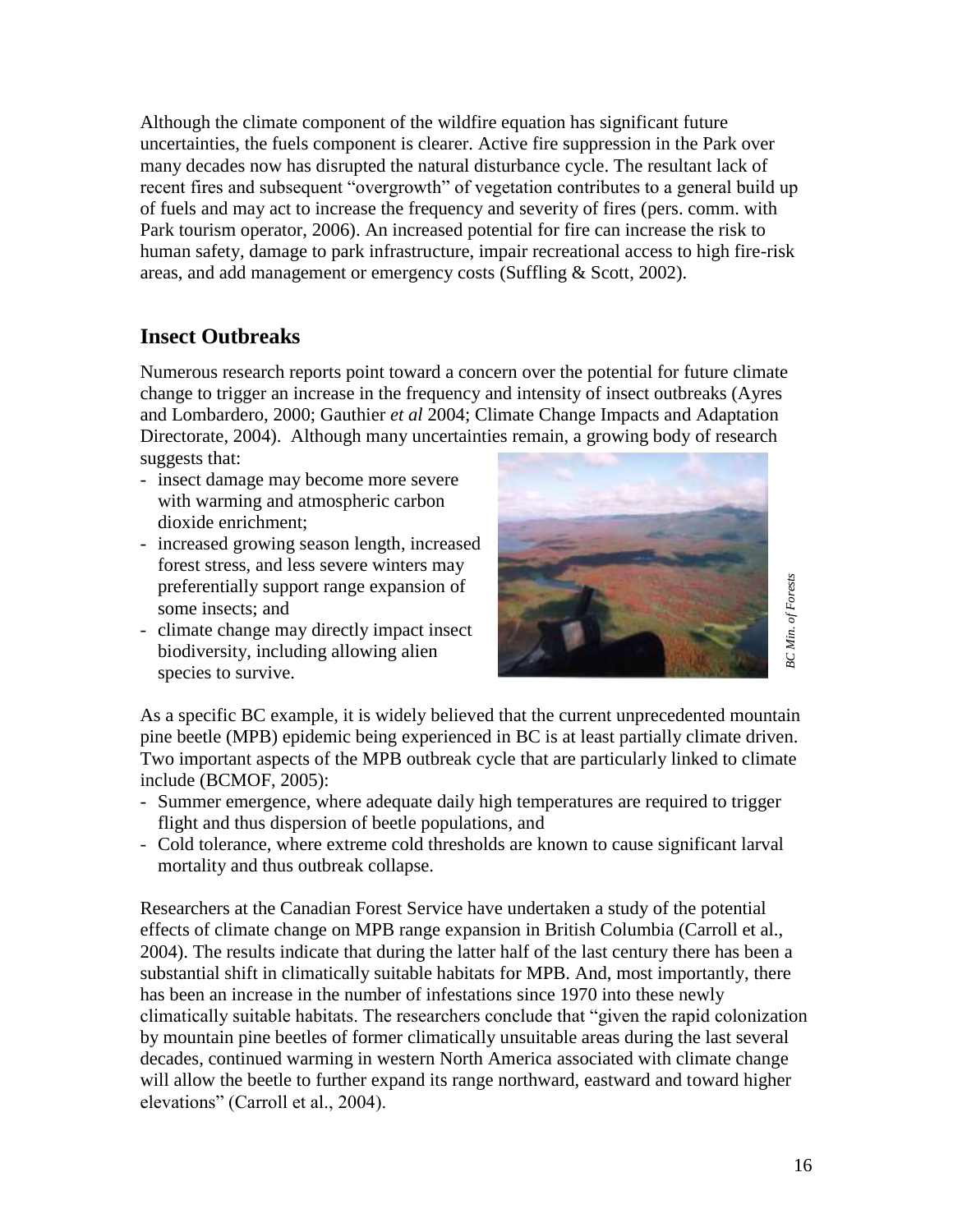While there is now only a small mountain pine beetle infestation in the lower Mitchell drainage of the Park, the generic potential for this or some other insect population to expand into a major disturbance should be taken into consideration in the long-term management of park values.

Finally, there should be consideration given to the potential increase in invasive species following any climate change induced impacts on natural disturbance patterns in the park. Invasive species often use the opportunity provided by vegetation disturbance to expand their range and thus displace native species. The potential for an increase in invasive species raises an important policy consideration in light of climate change. Scott and Lemieux (2005) note that the arrival of new species may in fact signal successful autonomous adaptation by a species to climate change. This suggests that invasive species "impacts" will need to considered on a case-by-case basis.

# **Glaciers, Snowpack, and the Hydrological Cycle**

#### **Glaciers**

Retreating glaciers are perhaps one of the most immediately evident impacts of warmer temperatures in the Northern Hemisphere, and studies elsewhere in BC are already measuring significant effects. For example the study by Luckman and Kavanagh (2000) reports that glacier cover has decreased by at least 25% in some parts of the Canadian

Rockies during the 20th century, and glacier fronts have receded to positions last occupied ca. 3000 years ago. Another study of the Columbia River Basin reports a 16% reduction in glacier cover over the period 1986 – 2000 (PCIC, 2006). With warming climate, we should expect continued retreat of low elevation glaciers, perhaps with greater intensity (PCIC, 2006). Glaciers currently represent 10% (3,875 ha) of the Park landscape (Stevens, 2006). While effects on higher elevation glaciers, such as those in the Park, are likely lessened due to some level of continuing snow accumulation during winter and spring (PCIC, 2006), it is still a concern. In addition, earlier spring glacial melt can lead to increase the risk of rock avalanches and erosion of fragile landforms, fossil beds and Karst sites within the Park.



#### **Snowpack**

As a winter recreation destination, the effects of climate change on snowpack are of great interest. GCM projections to 2080 for this region point toward a general decrease in snow water equivalent (SWE), an indirect measure of snowpack. This is particularly true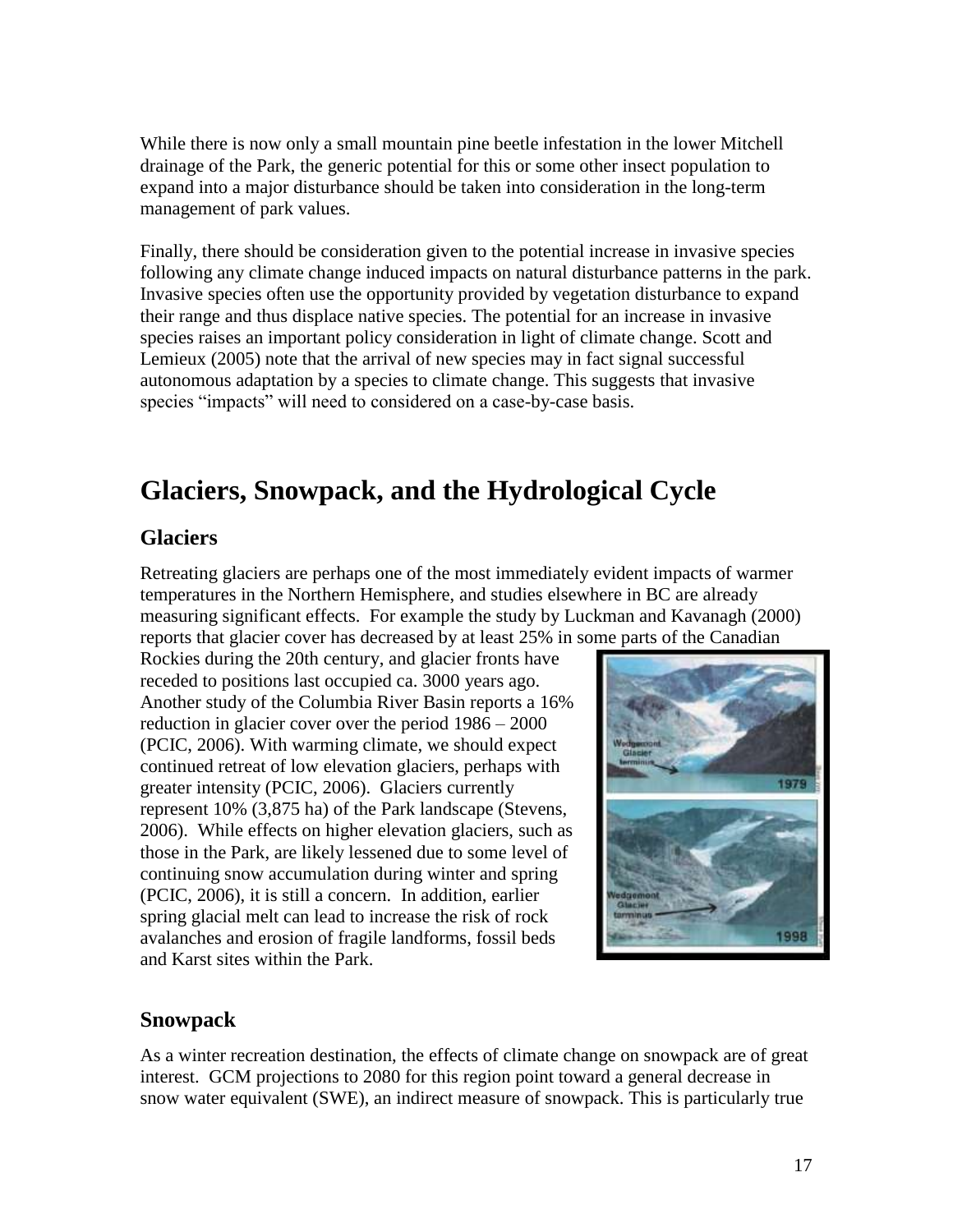during the winter and spring seasons when snowpack reaches its peak and transitions toward melt and runoff (see Table 2 above).

At lower/moderate elevations elevations, we can expect that increasing temperatures will result in more precipitation falling as rain rather than snow, and therefore a future trend toward reduced snowpack (Mote, 2004; PCIC, 2006). Hamlet *et al.* (In press) note that past trends for peak snow accumulation and 90% (of peak) melt have generally been occurring earlier in the year, implying that these changes are primarily a winter temperature regime-related effect. They note that most snow simulations assume that temperatures below  $-0.5^{\circ}$ C result in 100% snow and those above 0.5  $^{\circ}$ C result in 100% rain, with a linear relationship between these extremes. Mote *et al.* (2005) suggest that it is the increasing frequency of melt events from warming that produces lower spring SWE, rather than simply an increase in precipitation in the form of rain.

This prediction is consistent with high-resolution model projections of snowpack that show an average reduction of 11.5% by the 2040s for the Columbia Basin (PCIC, 2006).

At higher elevations, the results may be different. Current research suggests that colder areas are predominantly driven by precipitation changes, rather than temperature changes. For example, past trends for high elevation areas with upward precipitation trends have produced concurrent upward trends in snow water equivalent over the same time period in the western U.S. (Hamlet et al., In Press). Another study suggests that most areas in the Rocky Mountains "are so cold that a warm winter has little effect on spring snowpack …and winter precipitation is the major factor" (Mote *et al*., 2005, p. 45). GCM projections to 2080 for the park region are for generally increasing winter and spring precipitation (see Figure 8 above), therefore we are tempted to predict that on average there may be an increase in snowpack over time. However, it is again important to emphasize that both past trend analysis and future GCM projections are driven by records at existing weather stations that are generally at low elevations, therefore extrapolation of results to high elevation areas such as in the Park should be done with caution.

Wildlife winter range and migration may be impaired at higher elevations that experience

increasing snowpack (Scott & Suffling, 2000). Increasing precipitation over the long-term may cause increasing frequency of landslides/debris flows (PCIC, 2006), and greater backcountry avalanche risk with subsequent emergency costs (Suffling & Scott, 2002). Park activities that largely depend upon the snowpack for water supply may be at-risk from increasing precipitation as rain rather than snow (PCIC, 2006).



Source unknown *Source unknown*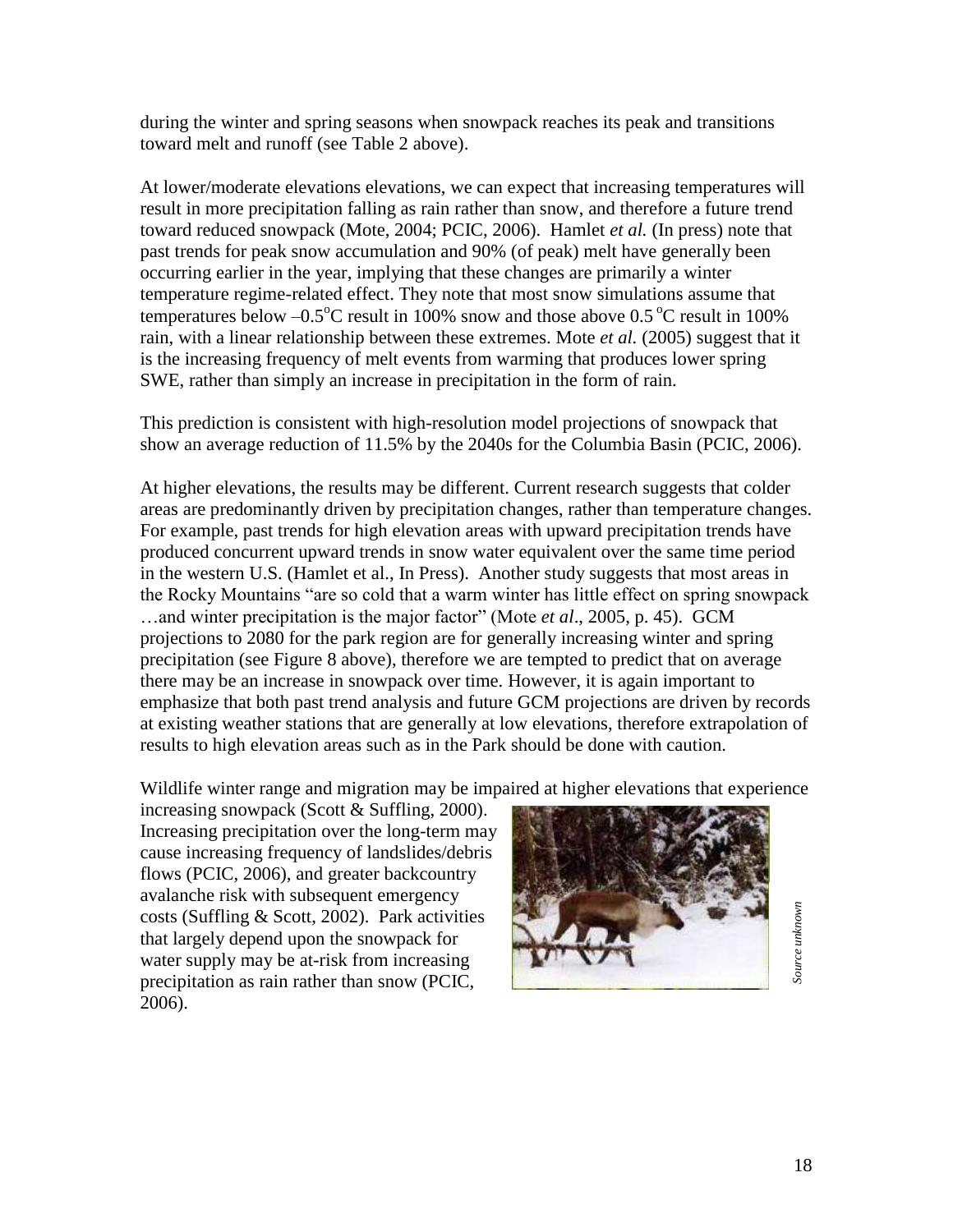### **Hydrology**

Beyond glaciers and snowpack, further impacts on the hydrological cycle can be expected in the future, although there is a great deal of uncertainty. The net effect of combined changes in predicted temperature, precipitation, glaciers and snowpack on other components of the hydrological cycle is difficult to predict, and few studies exist that focus on the hydrological impacts in high elevation areas.

From other research, some trends are becoming clear, such as the trend toward earlier spring peak flows and reduced runoff volumes from late spring to early fall (Hamlet  $\&$ Lettenmaier, 1999). There is speculation that the potential for decreased summer precipitation, in combination with longer growing seasons and reduced summer streamflow, may increase droughts, despite increased spring runoff (PCIC, 2006). Reduced soil moisture may contribute to soil erosion, loss of wetlands, slower vegetation growth, and declines in ground-water supplies and water quality in some areas. Reduced



late summer and fall flow from decreased glacial inputs may occur, however this may be offset by increases in overall precipitation during these same seasons.

In winter, streams may have higher flows and more frequent flooding, due to a greater proportion of precipitation falling as rain. Warmer temperatures may result in longer ice-free time on lakes and rivers, i.e., earlier thawing and later freezing (PCIC, 2006). And during the transition back toward spring and summer, during periods of increasing melt water, fragile landforms may face increasing risk of erosion (Scott & Suffling, 2000), e.g., South Core fossil beds, Karst topography sites.

Collectively, there are a various changes in the hydrological cycle that may occur over the long term, and further consideration should be given to the potential for impacts on fish, wildlife and other resources that are directly sensitive to change.

# **Summary**

Table 4 provides an overview some of the key long-term trends and major uncertainties in the three priority impact areas identified for assessment in Mt. Assiniboine Park. These results provide a starting point for consideration of the potential management actions to **Collectively, there are a various considered in the long term, and further considered is the long term, and further considered in the three priority impact areas in results provide a starting point for the considered in t**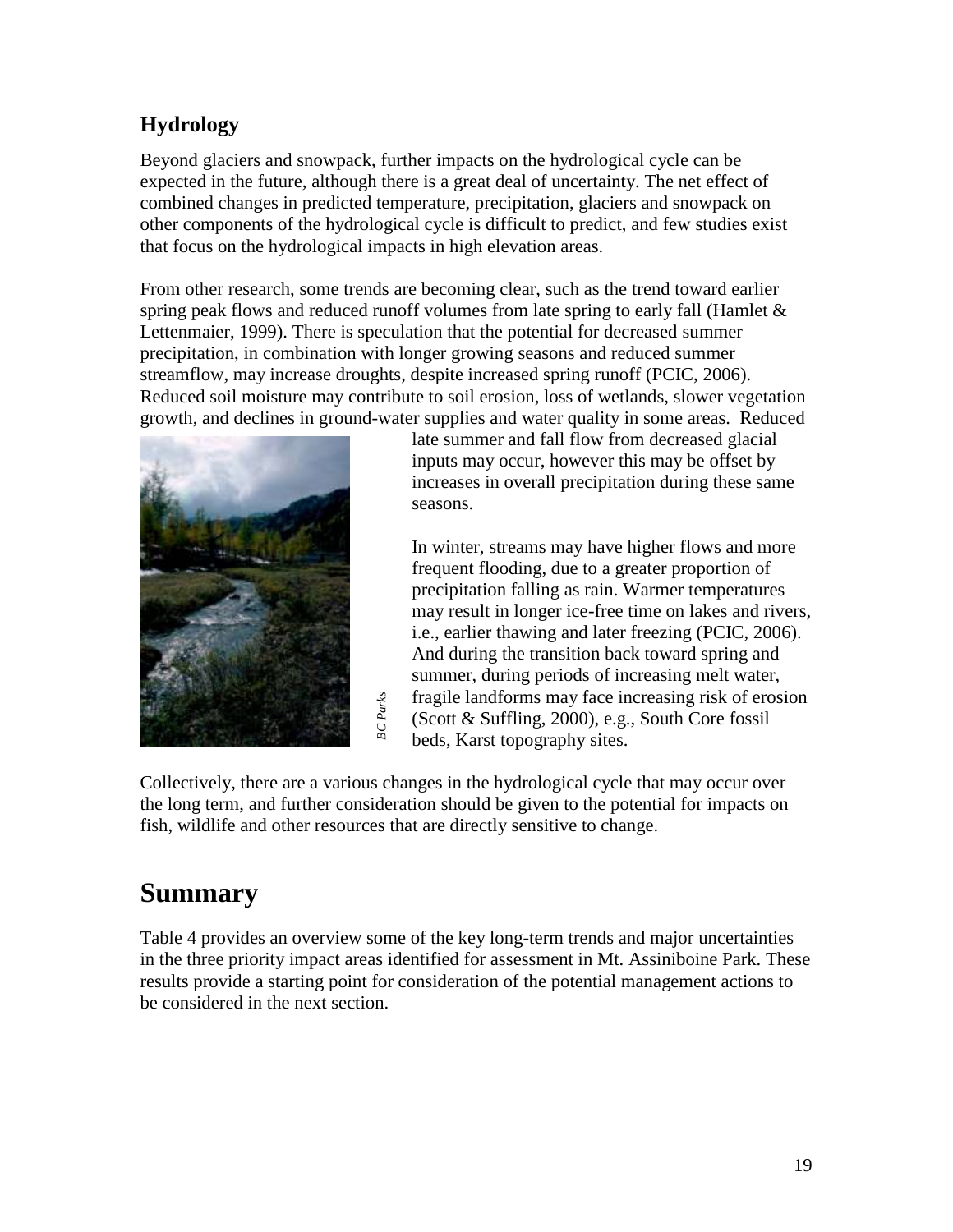| <b>Issue</b>                                                                                                                                                                                     | <b>Key Long-term Trends</b>                                                                                                    | Confidence <sup>!</sup> | <b>Major Uncertainties</b>                                                         |
|--------------------------------------------------------------------------------------------------------------------------------------------------------------------------------------------------|--------------------------------------------------------------------------------------------------------------------------------|-------------------------|------------------------------------------------------------------------------------|
| Ecosystem<br><b>Shifts</b>                                                                                                                                                                       | Increase in forested area,<br>primarily with ESSF zone tree<br>species migrating to higher<br>elevations.                      | Likely                  | The rate of change.                                                                |
|                                                                                                                                                                                                  | Decrease in AT zone, potential<br>loss of alpine meadows.                                                                      | Likely                  | The extent to which individual<br>tree species are able to utilize<br>new habitat. |
| <b>Natural</b><br>Disturbance                                                                                                                                                                    | Increase in high fire weather<br>indexes, and resultant increase<br>in the probability of major<br>wildfires.                  | Possible                | The rate of change.<br>Future fire season<br>precipitation.                        |
|                                                                                                                                                                                                  | Increase in the climatic<br>suitability for forest insects, and<br>resultant increase in the<br>potential for major outbreaks. | Likely                  | The rate of change.                                                                |
|                                                                                                                                                                                                  | Increase in the number of<br>invasive species and potential<br>for displacement of indigenous<br>vegetation.                   | Possible                |                                                                                    |
| Glaciers,<br>Snowpack &                                                                                                                                                                          | Retreat of glaciers at the lowest<br>elevations.                                                                               | Possible                | Elevation thresholds for<br>melting.                                               |
| Hydrology                                                                                                                                                                                        | Reduced snowpack at<br>low/moderate elevations.                                                                                | Likely                  | The influence of site-specific<br>topographical features                           |
|                                                                                                                                                                                                  | Earlier spring peak flows and<br>reduced runoff volumes from<br>late spring to early fall                                      | Possible                | Summer precipitation trends.                                                       |
| <b>! Note:</b> The subjective confidence rating scales are based on UKCIP framework guidance as follows:<br>Virtually certain (> 99%), Very likely (90–99%), Likely (66–90%), Possible (33–66%). |                                                                                                                                |                         |                                                                                    |

**Table 4: Summary of potential climate change impacts in Mt. Assiniboine Park.**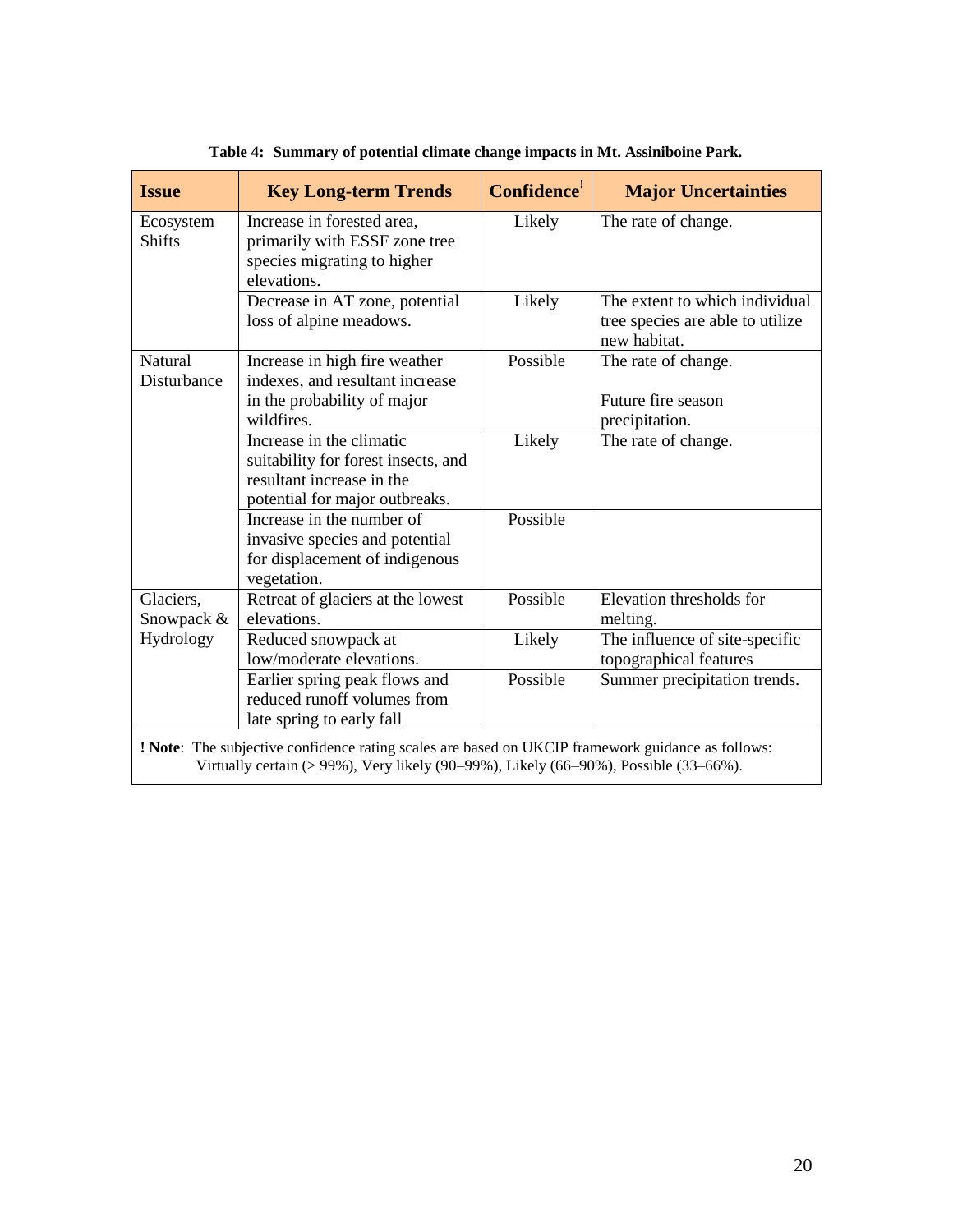# **Managing Impacts due to a Changing Climate**

In this section we present a summary of potential management actions to be considered in the Mt. Assiniboine Park Management Plan based on the preceding assessment of potential future climate and potential future climate change impacts. These management actions are grouped into topic areas that align with those in the Management Plan and are intended to augment the current management objectives and strategies.

Climate change impact assessment and adaptation planning is fundamentally a long-term challenge fraught with considerable uncertainty. Not surprisingly then, many of the suggested management actions listed below focus on data gathering in order to improve the knowledge basis upon which to make future decisions. That said, there are many climate-sensitive decisions that can be taken today, for example dealing with forest disturbance management, that have significant short and long term implications for multiple park values.

For these decisions, a key long-term choice facing park managers is whether to continue with a relatively 'hands off' or passive approach to management, or to adopt a more active, interventionist approach to management (Scott, Malcolm, & Lemieux, 2002). Adaptive management, which has both passive and active forms, is a recommended strategy for protected area agencies as they deal with effects of climate change (Scott  $\&$ Lemieux, 2005; Prato, 2003).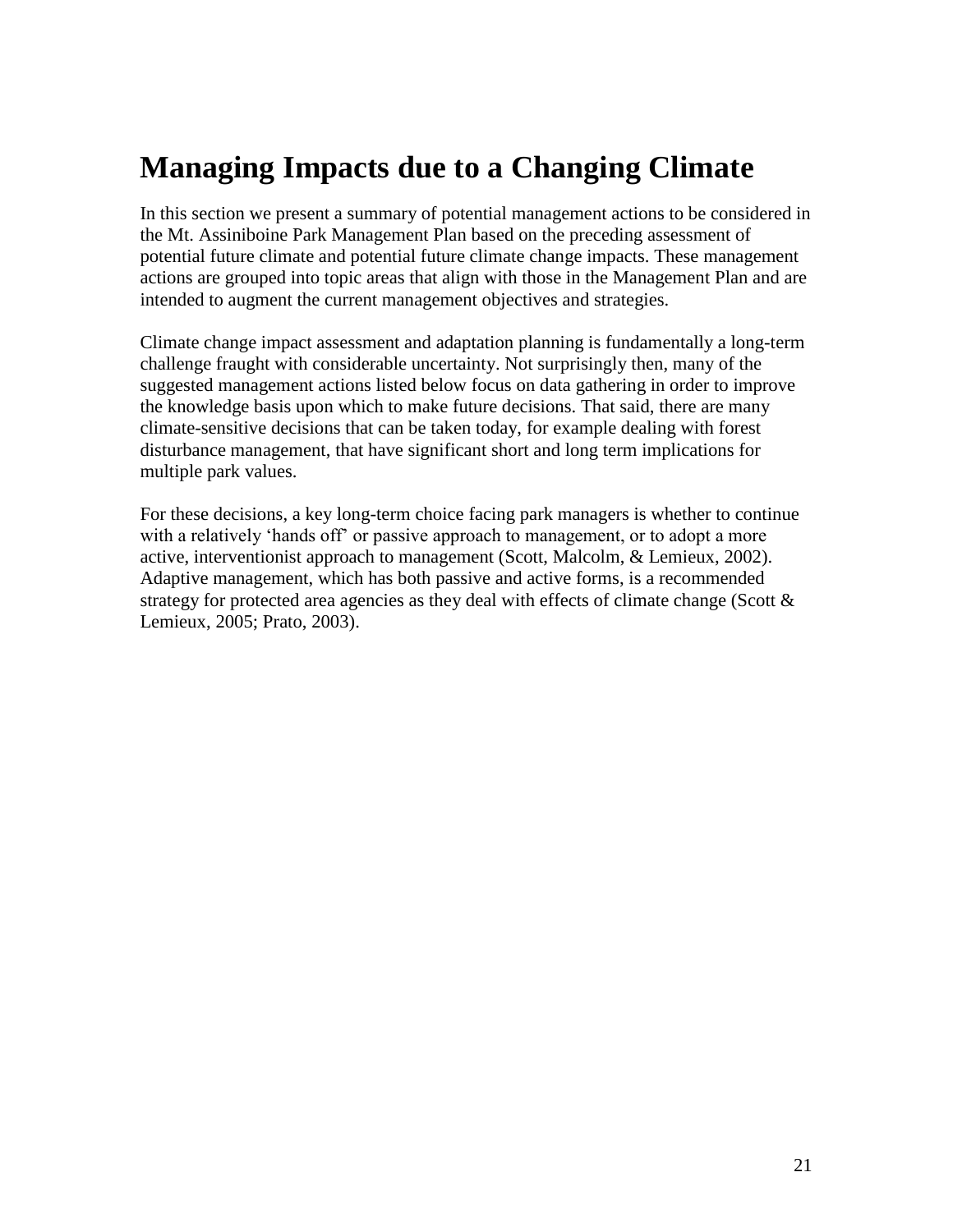#### **Table 5: Management recommendations**

| <b>Topic</b>                                             | <b>Assessment / Discussion</b>                                                                                                                                                                                                                                                                                                                                                                                                                                                                                                                                                                                                                                                                                                               | <b>Draft Management Recommendation</b>                                                                                                                                                                                                                                                                                                                                                                                                                                                                                                                                                                               |
|----------------------------------------------------------|----------------------------------------------------------------------------------------------------------------------------------------------------------------------------------------------------------------------------------------------------------------------------------------------------------------------------------------------------------------------------------------------------------------------------------------------------------------------------------------------------------------------------------------------------------------------------------------------------------------------------------------------------------------------------------------------------------------------------------------------|----------------------------------------------------------------------------------------------------------------------------------------------------------------------------------------------------------------------------------------------------------------------------------------------------------------------------------------------------------------------------------------------------------------------------------------------------------------------------------------------------------------------------------------------------------------------------------------------------------------------|
| <b>Ecosystem</b><br><b>Management</b><br><b>Approach</b> | Most park and protected area planning systems in<br>North America are based on "fixed representational<br>approaches" that aim to preserve representative<br>ecosystems in specific, well-bounded locations.<br>Unfortunately, as other climate researchers have<br>noted, the plans that result from this approach are<br>most often "designed to protect specific natural"<br>features, species and communities in situ, and are<br>not taking into account landscape-level shifts in<br>ecosystem distribution and structure that could be<br>induced by twenty-first century climate change"<br>(Lemieux & Scott, 2005, p. 385).<br>Direct statements that recognize the challenge to<br>fixed representational systems posed by climate | As part of the Park's stated ecosystem management<br>٠<br>approach, formally recognize that climate change may<br>result in long-term shifts in ecosystem components (e.g.,<br>specific species changes) and ecosystem processes (e.g.,<br>natural disturbance frequencies). Acknowledge at the<br>policy level the challenge posed to a fixed representational<br>approach.<br>Cooperate with adjacent parks and other landowners to<br>٠<br>address potential climate change impacts on ecosystem<br>components and ecosystem processes. Develop integrated<br>adaptation strategies over a broader spatial scale. |
|                                                          | change are now required.                                                                                                                                                                                                                                                                                                                                                                                                                                                                                                                                                                                                                                                                                                                     |                                                                                                                                                                                                                                                                                                                                                                                                                                                                                                                                                                                                                      |
| Water                                                    | The combined long-term effect on water resources<br>of changes in glacier melting, snowpack<br>development and the timing of peak spring runoff<br>volumes is difficult to predict based on current<br>levels of data and uncertain climate change<br>forecasts.<br>Targeted monitoring activities will accelerate the<br>ability to discern climate change trends.                                                                                                                                                                                                                                                                                                                                                                          | Collect key data specifically aimed at detection of long-<br>٠<br>term climate change trends including:<br>- glacier terminus positions,<br>- date and depth of peak snow accumulation,<br>- date and volume of peak spring run-off,<br>- annual lake freeze and thaw dates,<br>- minimum summer stream flows.<br>Collaborate with other jurisdictions on long-term<br>٠                                                                                                                                                                                                                                             |
|                                                          |                                                                                                                                                                                                                                                                                                                                                                                                                                                                                                                                                                                                                                                                                                                                              | monitoring of climate data and modelling of climate<br>change effects on glaciers, snowpack and hydrology.                                                                                                                                                                                                                                                                                                                                                                                                                                                                                                           |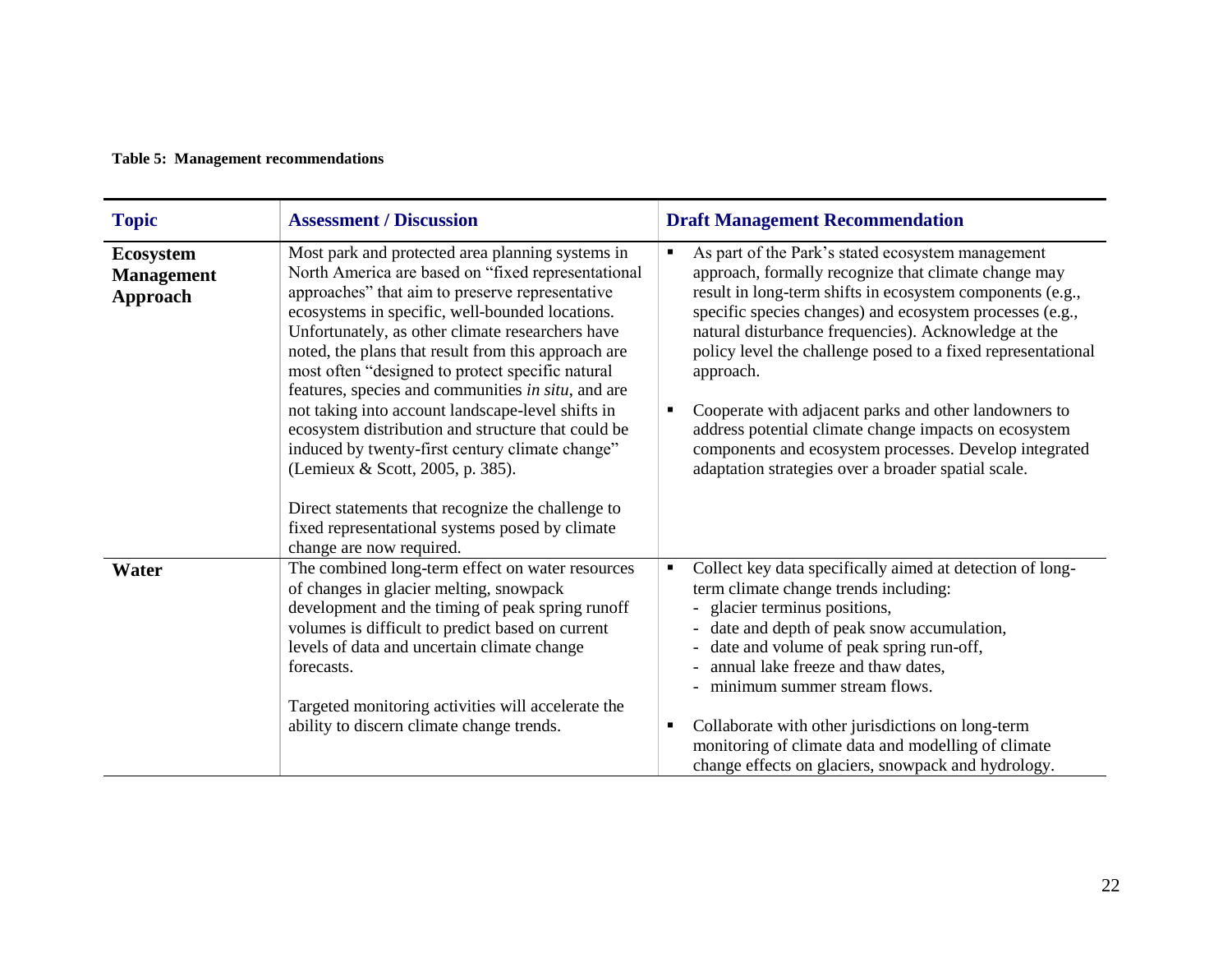| <b>Topic</b>             | <b>Assessment / Discussion</b>                                                                                                                                                                                                                                                                                                                                                                                                                                                                                                                                                                                                                                          | <b>Draft Management Recommendation</b>                                                                                                                                                                                                                                                                                                                                                                                                                                                                                                                                                                                                                                                                                                                                                                                                        |
|--------------------------|-------------------------------------------------------------------------------------------------------------------------------------------------------------------------------------------------------------------------------------------------------------------------------------------------------------------------------------------------------------------------------------------------------------------------------------------------------------------------------------------------------------------------------------------------------------------------------------------------------------------------------------------------------------------------|-----------------------------------------------------------------------------------------------------------------------------------------------------------------------------------------------------------------------------------------------------------------------------------------------------------------------------------------------------------------------------------------------------------------------------------------------------------------------------------------------------------------------------------------------------------------------------------------------------------------------------------------------------------------------------------------------------------------------------------------------------------------------------------------------------------------------------------------------|
| <b>Vegetation</b>        | Long-term climate change is likely to impact<br>vegetation in the Park via direct influence on the<br>climatic suitability of areas for different ecosystems<br>and different species. Superimposed on these<br>impacts are those triggered by changes to natural<br>disturbance regimes, most notably a potential<br>increase in the probability of major fires and insect<br>outbreaks.<br>The alpine meadows and vegetation types that<br>comprise them are perhaps most at risk. A future<br>warmer-wetter climate may result in direct loss of<br>area due to forest encroachment, or loss of<br>individual species that are displaced by new<br>invasive species. | Potential climate change impacts reinforce the need, and<br>imply a higher degree of urgency on the need for action,<br>on the following vegetation management strategies:<br>- Limit human access to alpine meadows and place firm<br>requirements to stay on maintained trails,<br>- Fire management: mimic landscape-level burn rates,<br>while recognizing that the natural range of variation is<br>likely shifting,<br>- Insect infestations: develop the vegetation management<br>capacity to quickly respond when major outbreak<br>conditions occur utilizing all of the available tools (e.g.,<br>prescribed fire, single tree treatments, tree removals)<br>- Invasive species: implement a detection program;<br>develop a protocol to assess and prioritize action around<br>"true" invasives vs. climate adaptation migrations. |
|                          | The management actions that stem from these<br>potential impacts place a higher degree of urgency<br>on some of the long-term vegetation management<br>strategies that have already been identified for the<br>Park.                                                                                                                                                                                                                                                                                                                                                                                                                                                    | Research priorities include:<br>٠<br>- Monitor for key ecotonal changes as a predictor of<br>climate change effects: species present, physical forms<br>trees take, soil moisture conditions, etc.                                                                                                                                                                                                                                                                                                                                                                                                                                                                                                                                                                                                                                            |
| <b>Fish and Wildlife</b> | The Park plays an important fish and wildlife refuge<br>role, particularly noting its shared boundaries with<br>two national parks. As terrestrial and aquatic<br>ecosystems respond to a changing climate, so to<br>should we expect fish and wildlife population<br>dynamics to change.                                                                                                                                                                                                                                                                                                                                                                               | As part of broader fish and wildlife inventory programs,<br>$\blacksquare$<br>investigate the potential for climate driven changes to<br>population dynamics. Note that listed species may be<br>particularly vulnerable.                                                                                                                                                                                                                                                                                                                                                                                                                                                                                                                                                                                                                     |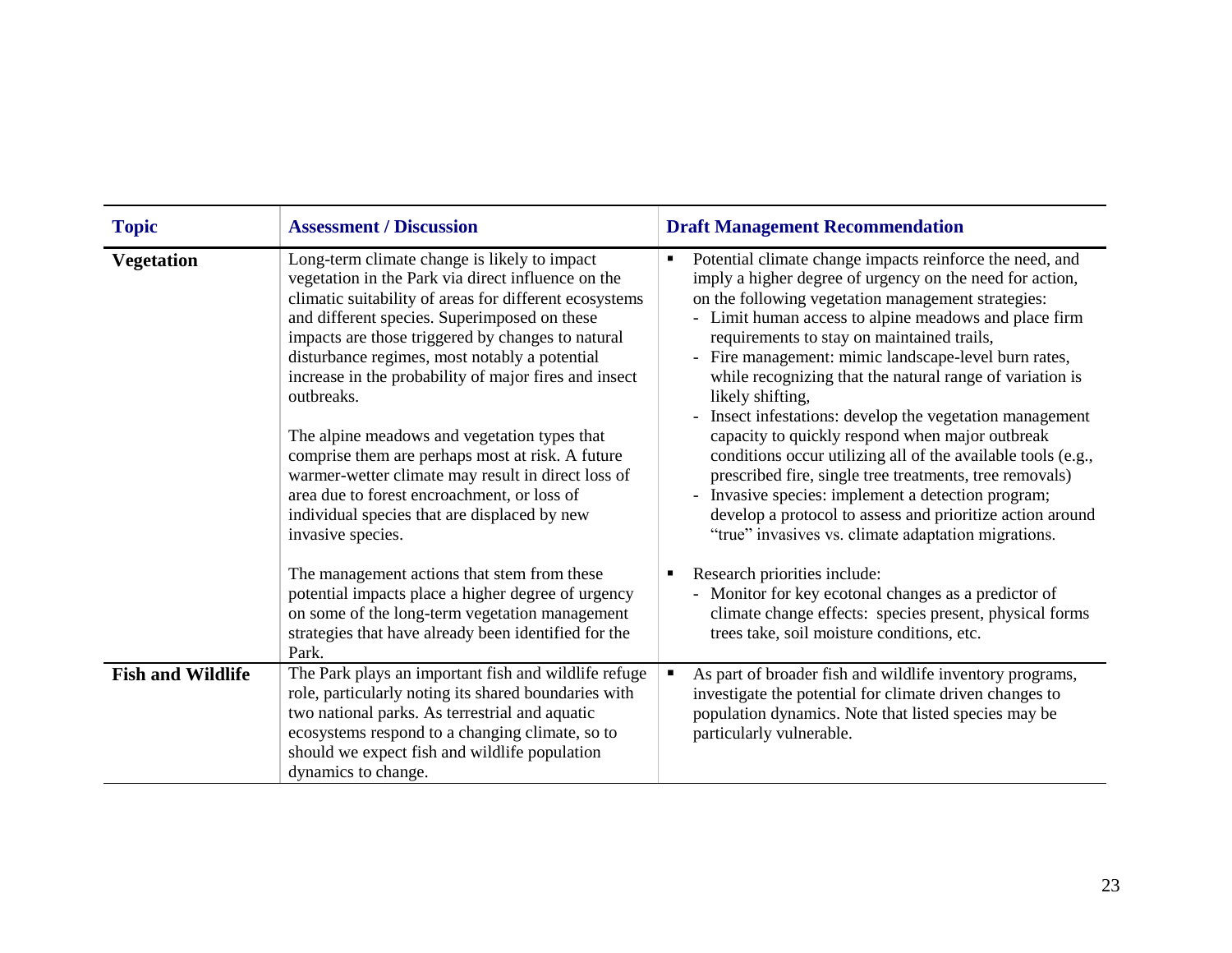| <b>Topic</b>                                | <b>Assessment / Discussion</b>                                                                                                                                                                                                                                                                                                                                                                                                                    | <b>Draft Management Recommendation</b>                                                                                                                                                                                                                                                                                                                                                                                                                                                                             |
|---------------------------------------------|---------------------------------------------------------------------------------------------------------------------------------------------------------------------------------------------------------------------------------------------------------------------------------------------------------------------------------------------------------------------------------------------------------------------------------------------------|--------------------------------------------------------------------------------------------------------------------------------------------------------------------------------------------------------------------------------------------------------------------------------------------------------------------------------------------------------------------------------------------------------------------------------------------------------------------------------------------------------------------|
| <b>Scientific Research</b><br>and Education | In many ways the Park is in an ideal position to<br>contribute to and benefit from collaborative research<br>projects. It is physically part of a network of parks<br>and protected areas and through this, strong<br>institutional links with national and neighbouring<br>provincial jurisdictions.                                                                                                                                             | Develop an active role in collaborative climate change<br>$\blacksquare$<br>research, offering the park to serve as the focal point of<br>regional, high-elevation monitoring and study. As noted<br>above, snowpack and glacier assessments offer a logical<br>focal point, as do assessments of ecological change in the<br>alpine meadows.                                                                                                                                                                      |
|                                             | From the standpoint of climate change research, the<br>single most important contribution that the park<br>could make would be to establish a program of<br>long-term, high-elevation climate record data.                                                                                                                                                                                                                                        | Over the longer term as baseline inventories are<br>developed, e.g., on red and blue listed species, effort<br>should be focused on targeted impact and adaptation<br>assessments for climate-sensitive species.                                                                                                                                                                                                                                                                                                   |
|                                             | In addition, the Park should collaborate in long-term<br>multi-disciplinary monitoring aimed at the detection<br>of ecological and hydrological trends related to<br>climate change.                                                                                                                                                                                                                                                              | Basic climate change education should be provided<br>internally through provision of professional development<br>publications and seminars that are augmented over time<br>with the tangible results of all collaborative research<br>studies.                                                                                                                                                                                                                                                                     |
| <b>Outdoor</b><br><b>Recreation</b>         | As climate change manifests itself over time, it will<br>be important to determine which aspects of outdoor<br>recreation are most vulnerable.<br>Here again, further investigation on an activity or<br>sector basis can inform long-term management<br>decisions. Potential effects on access, safety,<br>infrastructure and the tourism economy should be<br>included for impact and adaptation planning<br>purposes (Suffling & Scott, 2002). | Assess the potential impact of climate change on both<br>$\blacksquare$<br>winter and warm-season outdoor recreational activities.<br>Consider how changes in primary climate attributes (i.e.,<br>temperature and precipitation), and perhaps more<br>importantly trends in season length might impact or<br>benefit different sectors or user groups.<br>Make the potential for long-term climate change impacts<br>an essentially criterion in all major decisions related to<br>infrastructure and facilities. |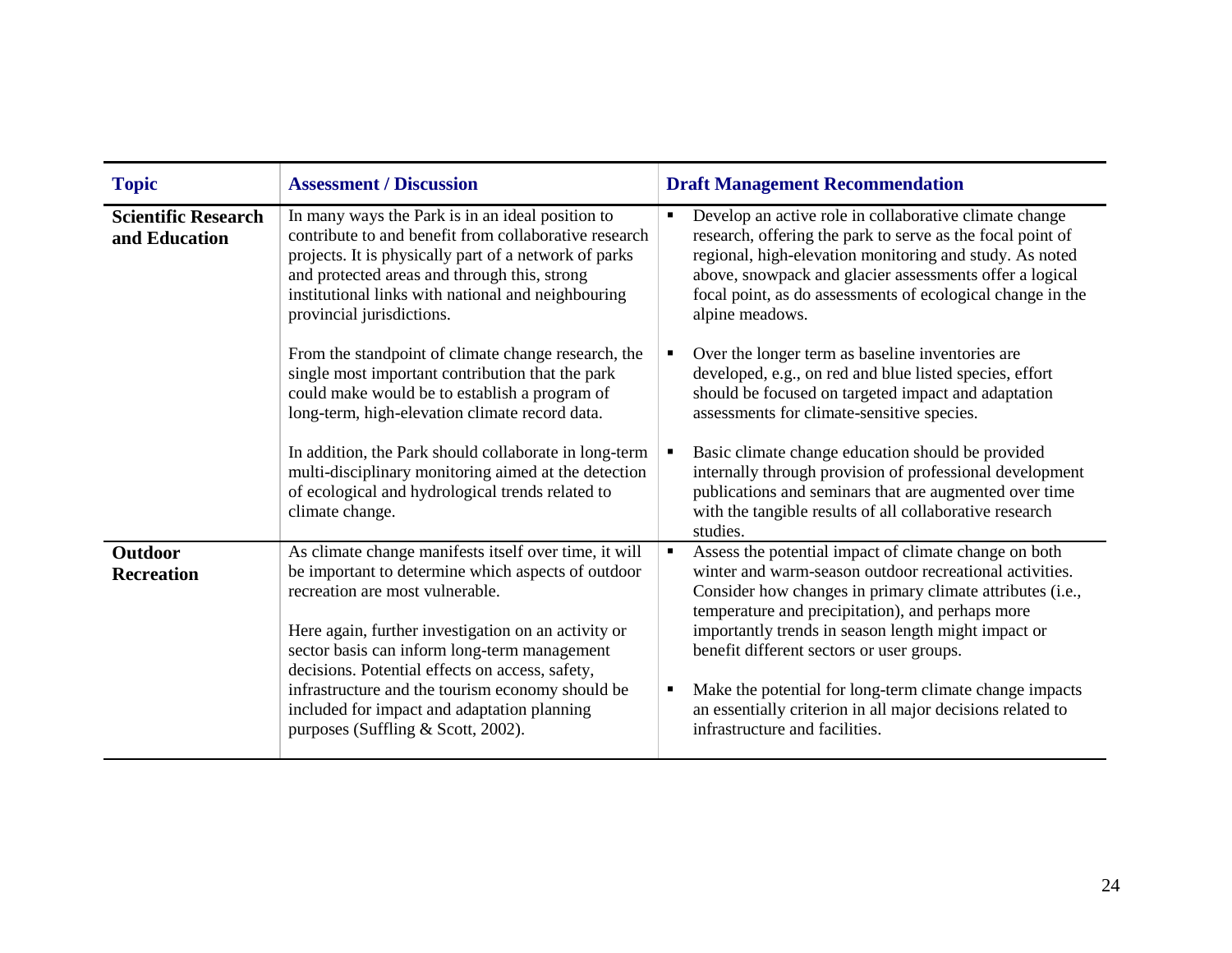| <b>Topic</b>                                    | <b>Assessment / Discussion</b>                                                                                                                                                                                                                                                                                                                   | <b>Draft Management Recommendation</b>                                                                                                                                                               |
|-------------------------------------------------|--------------------------------------------------------------------------------------------------------------------------------------------------------------------------------------------------------------------------------------------------------------------------------------------------------------------------------------------------|------------------------------------------------------------------------------------------------------------------------------------------------------------------------------------------------------|
| <b>Visitor Experience</b><br>and Interpretation | Providing information and education to visitors is an<br>important service provided by BC Parks. Given the<br>complexities and mis-information that sometimes<br>surrounds the topic, building improved public<br>awareness and better understanding through climate<br>change interpretation could be an important addition<br>to this service. | Use the climate change information developed through<br>this project (e.g., posters) and elsewhere to build<br>awareness, capacity, and acceptance for climate change<br>adaptation with the public. |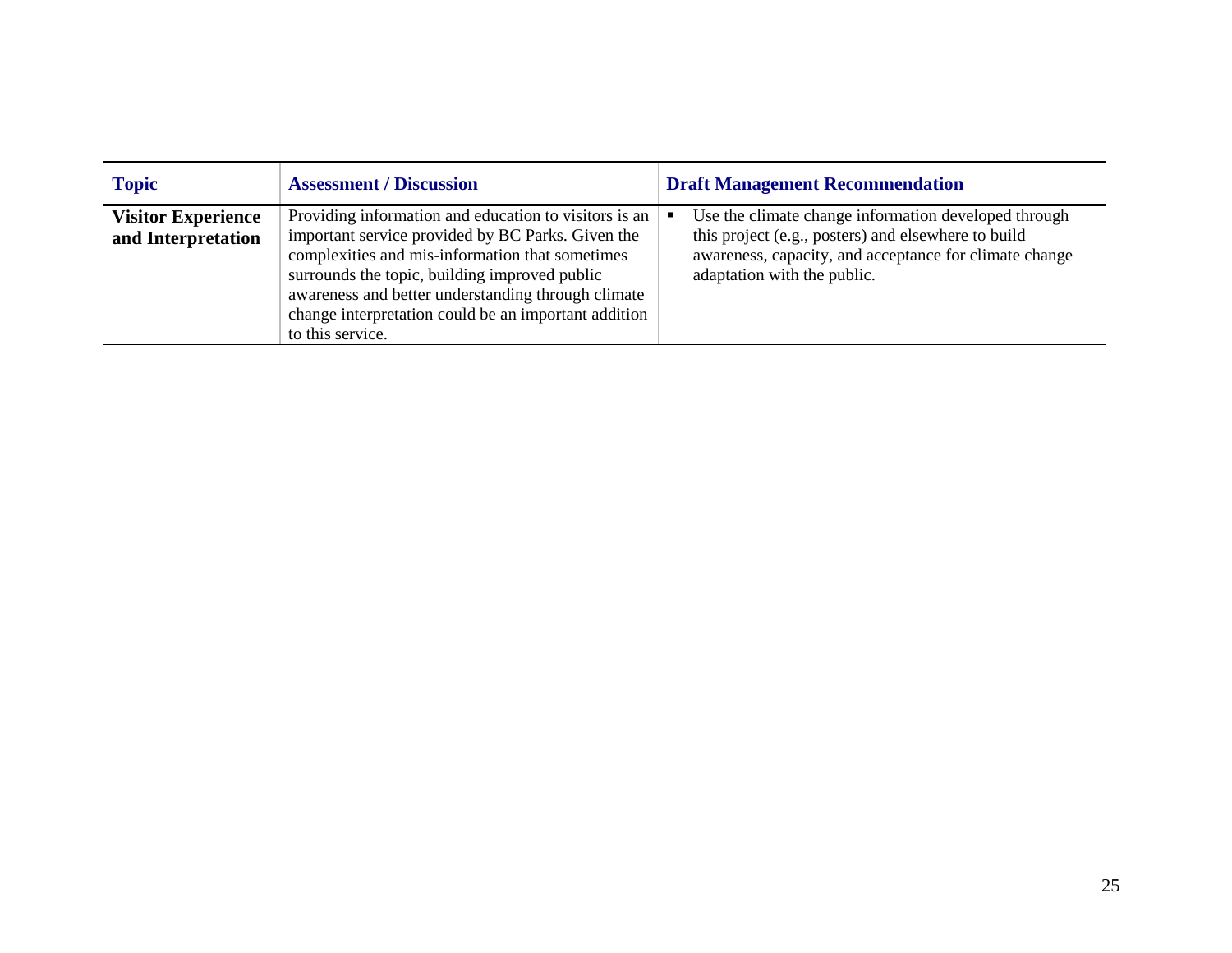# **Conclusion**

This preliminary climate change assessment was undertaken to serve as an addendum to the Mt. Assiniboine Park Management Plan development process that was already underway. We have not undertaken a comprehensive predictive modeling approach to potential climate change impacts in Mt. Assiniboine Park – such an impact assessment process would be a significant undertaking. Instead, we have drawn upon readily available long-term global climate model scenario predictions for key climate variables, drawn from recent research efforts, and applied professional judgments to best understand the potential changes in climate-sensitive management issues facing the Park. This "multiple lines of evidence" approach is expected to be common among climate change adaptation practitioners faced with addressing multiple, inter-related planning issues with limited resources.

In the future, when the Mt. Assiniboine Park (or other) Management Plan is revised, the assessment of climate change impacts should be integrated into the initial terms of reference for the planning process. This will serve to better integrate climate change impact assessment as a standard planning task. Based on the experience gained in this project, we recommend a more thorough approach to these climate change impact assessments. Improved resolution of future climate trends can be achieved by incorporating a range of evolving techniques, including: regional downscaling of GCM predictions, elevation corrections (e.g., using the Climate BC model), enhanced local baseline data using higher resolution datasets, trend analysis using statistical and sensitivity testing.

Climate change challenges some of the basic assumptions on which park management is based. The management goals for Mount Assiniboine Provincial Park include human use and enjoyment, and protection of natural values historically present in the park. Management has ensured that human use and enjoyment of the park does not harm natural values, but has otherwise been relatively "hands off". This approach, effective under the relatively stable climate conditions of the past century, may not be as suited to the changing climate conditions projected for the 21st century. Managing Mount Assiniboine and other parks in the face of climate change – and a level of uncertainty about the future  $-\text{i}$  a challenge that BC is just starting to explore.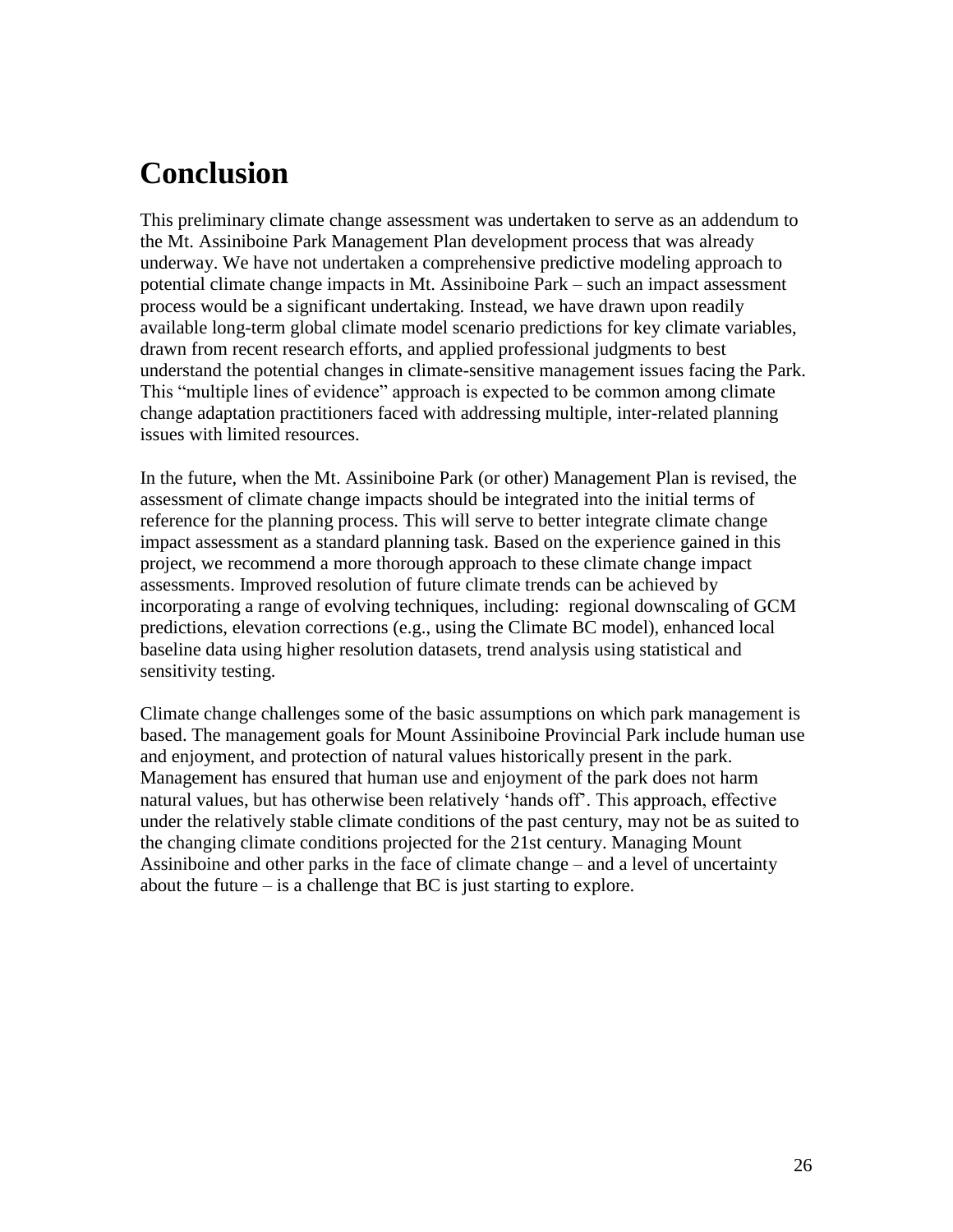# **References**

- Ayres, M.P. and Lombardero, M.J. (2000). Assessing the consequences of global change for forest disturbance from herbivores and pathogens. *The Science of the Total Environment,* 31(3), 263-286.
- BC Ministry of Forests. 2005. Mountain Pine Beetles in British Columbia. BC Ministry of Forests website: http://www.for.gov.bc.ca/hfp/mountain\_pine\_beetle/facts.htm
- BC Ministry of Water, Land and Air Protection. 2002. Indicators of Climate Change for British Columbia, 2002. Report available at<http://www.gov.bc.ca/wlap>
- Carroll, A.L., S.W. Taylor, J. Régnière and L. Safranyik. 2004. Effects of Climate Change on Range Expansion by the Mountain Pine Beetle in British Columbia. Mountain Pine Beetle Symposium: Challenges and Solutions. October 30-31, 2003, Kelowna, British Columbia. T.L. Shore, J.E. Brooks, and J.E. Stone (editors). Natural Resources Canada, Canadian Forest Service, Pacific Forestry Centre, Information Report BC-X-399, Victoria, BC. 298 p.
- CFS. 1999. Climate Change and Forests: Science Program Context Paper. Published by the Science Branch, Canadian Forest Service, Natural Resources Canada, Ottawa.
- CFS. 2005. Fire Research Website: Fire and Climate Change. http://fire.cfs.nrcan.gc.ca/research/climate\_change/climate\_change\_e.htm
- Climate Change Impacts and Adaptation Directorate. 2004. Climate Change Impacts and Adaptation: A Canadian Perspective. Government of Canada, Natural Resources Canada, Climate Change Impacts and Adaptation Program, Ottawa, Canada, 174pp. Available online at [http://adaptation.nrcan.gc.ca.](http://adaptation.nrcan.gc.ca/)
- Fagre, D. (1999). Spatial changes in alpine treeline vegetation patterns, Glacier National Park, Montana. *Northern Rocky Mountain Science Center.* Retrieved January 19, 2006 from [http://nrmsc.usgs.gov/research/treeline\\_rsrch.htm](http://nrmsc.usgs.gov/research/treeline_rsrch.htm)
- Fagre, D. (2003). Global change research: A focus on mountain ecosystems. *Northern Rocky Mountain Science Center.* Retrieved January 19, 2006 from <http://nrmsc.usgs.gov/research/global.htm>
- Fagre, D.B., Peterson, D.L., & Hessl, A.E. (2003). Taking the pulse of mountains: Ecosystem responses to climatic variability. *Climatic Change, 59,* 263-282.
- Gauthier, S., D. Gray and C. Li (Eds.). 2004. Effects of climate change on major forest disturbances (fire, insects) and their impact on biomass production in Canada: synthesis of the current state of knowledge. Proceedings of a workshop held in Quebec City, September 21, 2003. Can.For. Serv., Sainte-Foy, Que. ISBN 0-662- 681550-X, Cat. No. Fo114-2/2004, 55pp.
- Global Change Research Program (GCRP). (1999, October). The changing alpine treeline ecotone of Glacier National Park. *Northern Rocky Mountain Science Center.* Retrieved February 10, 2006 from [http://nrmsc.usgs.gov/products/treeline\\_brochure.pdf](http://nrmsc.usgs.gov/products/treeline_brochure.pdf)
- Hamann, A. and T. Wang. Potential effects of climate change on ecosystem and tree species distribution in British Columbia. Draft manuscript provided by author.
- Hamlet, A.F., et al. (In Press). Effects of temperature and precipitation variability on snowpack trends in the western U.S. *Center for Science in the Earth System.*  Retrieved January 19, 2006 from <http://cses.washington.edu/db/pdf/preprints/hamletetaleffectsoftempprecip419.pdf>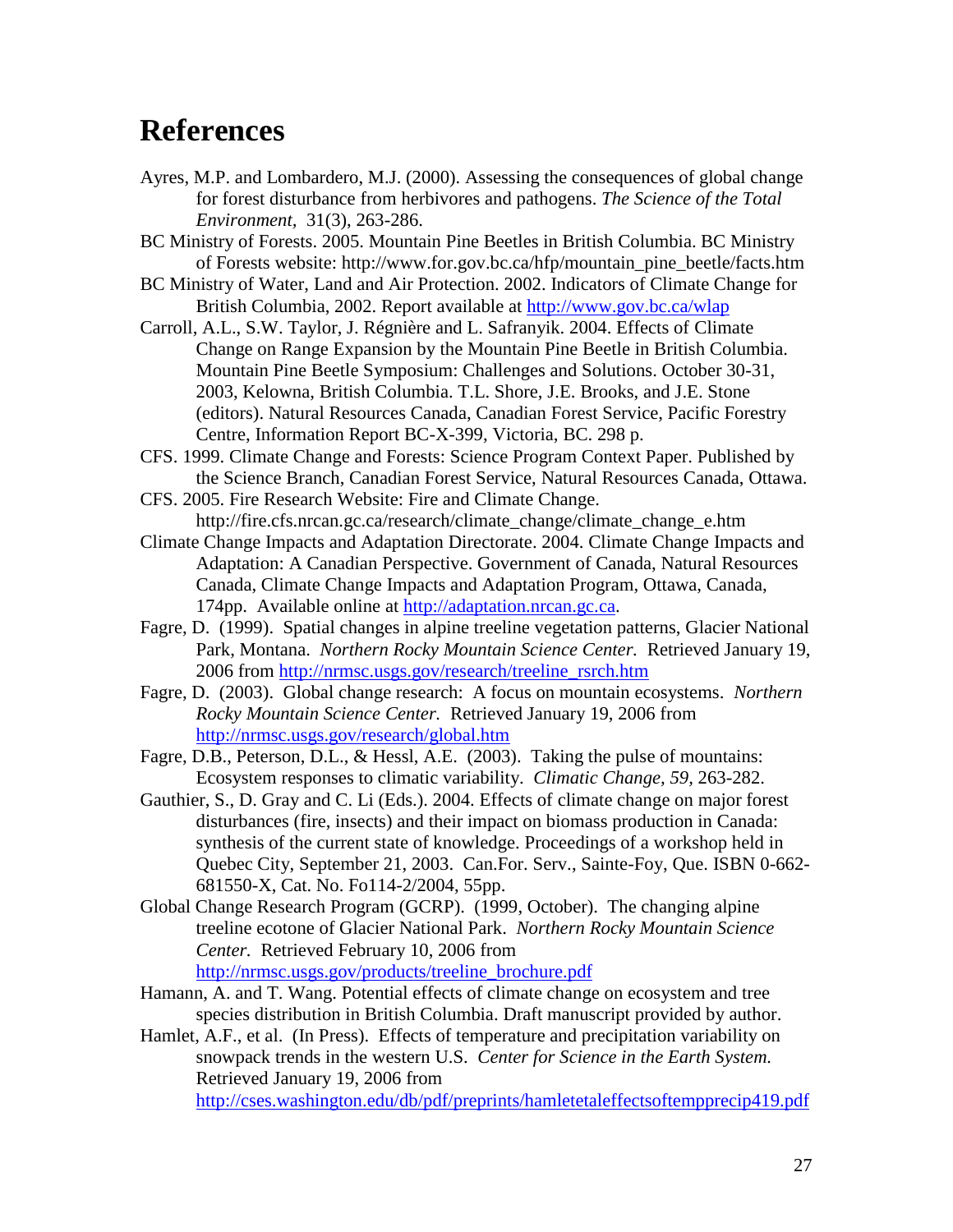- IPCC. 2001. *Climate Change 2001: The Scientific Basis*. Contribution of Working Group I to the Third Assessment Report of the Intergovernmental Panel on Climate Change [Houghton, J.T.,Y. Ding, D.J. Griggs, M. Noguer, P.J. van der Linden, X. Dai, K. Maskell, and C.A. Johnson (eds.)]. Cambridge University Press, Cambridge, United Kingdom and New York, NY, USA, 881pp.
- Iverson, L. R., and A. M. Prasad. 2002. Potential redistribution of tree species habitat under five climate change scenarios in the eastern US. Forest Ecology and Management 155:205-222.
- IPCC-TGCIA, 1999: Guidelines on the Use of Scenario Data for Climate Impact and Adaptation Assessment. Version 1. Prepared by Carter, T.R., M. Hulme, and M. Lal, Intergovernmental Panel on Climate Change, Task Group on Scenarios for Climate Impact Assessment, 69pp.
- Lemieux, C.J. & Scott, D.J. (2005). Climate change, biodiversity conservation and protected area planning in Canada. *The Canadian Geographer, 49* (4), 384-399.
- Lemmen D.S. and F.J. Warren (Eds.). 2004. Climate Change Impacts and Adaptation: A Canadian Perspective (Forestry Chapter). Climate Change Impacts and Adaptation Directorate, Natural Resources Canada, Ottawa, Ontario. Report available at: [http://adaptation.nrcan.gc.ca/perspective\\_e.asp](http://adaptation.nrcan.gc.ca/perspective_e.asp)
- Lenihan, J. and R. Neilson. 1995. Canadian Vegetation Sensitivity to Projected Climatic Change at Three Organizational Levels. Climatic Change (30), 27-56.
- Luckman, B. & Kavanagh, T. (2000). Impact of climate fluctuations on mountain environments in the Canadian Rockies. *Ambio, 29,* (7), 371-380.
- Meidinger, D., and J. Pojar (compilers and editors). 1991. *Ecosystems of British Columbia*. BC Ministry of Forests Special Report Series No. 6. 330p.
- Mote, P.W. (2004, May). The West"s snow resources in a changing climate. *Center for Science in the Earth System.* Retrieved January 20, 2006 from [http://www.cses.washington.edu/cig/outreach/presentfiles/Mote\\_SenateTestimony](http://www.cses.washington.edu/cig/outreach/presentfiles/Mote_SenateTestimony_050604.pdf) [\\_050604.pdf](http://www.cses.washington.edu/cig/outreach/presentfiles/Mote_SenateTestimony_050604.pdf)
- Mote, P.W., et al. (2005, January). Declining mountain snowpack in western North America. *American Meteorological Society, 86* (1), 39-49. Retrieved January 19, 2006 from<http://ams.allenpress.com/pdfserv/10.1175%2FBAMS-86-1-39>
- Nakicenovic, N., Alcamo, J., Davis, G., de Vries, B., Fenhann, J., Gaffin, S., Gregory, K., Grübler, A., Jung, T.Y., Kram, T., La Rovere, E.L., Michaelis, L., Mori, S., Morita, T., Pepper, W., Pitcher, H., Price, L., Riahi, K., Roehrl, A., Rogner, H.- H., Sankovski, A., Schlesinger, M., Shukla, P., Smith, S., Swart, R., van Rooijen, S., Victor, N., Dadi Z. (2000): IPCC *Special Report on Emissions Scenarios*. Cambridge University Press, Cambridge, United Kingdom and New York, NY, USA. 599pp.
- Pacific Climate Impacts Consortium (PCIC). (2006, April). *Preliminary Analysis of Climate Variability and Change in the Columbia River Basin (Draft).* Prepared for The Water Initiative Program of the Columbia Basin Trust. Draft manuscript provided by author.
- Prato, T. (2003). Alleviating multiple threats to protected areas with adaptive ecosystem management: The case of Waterton-Glacier International Peace Park. *The George Wright Forum, 20* (4), 41-51.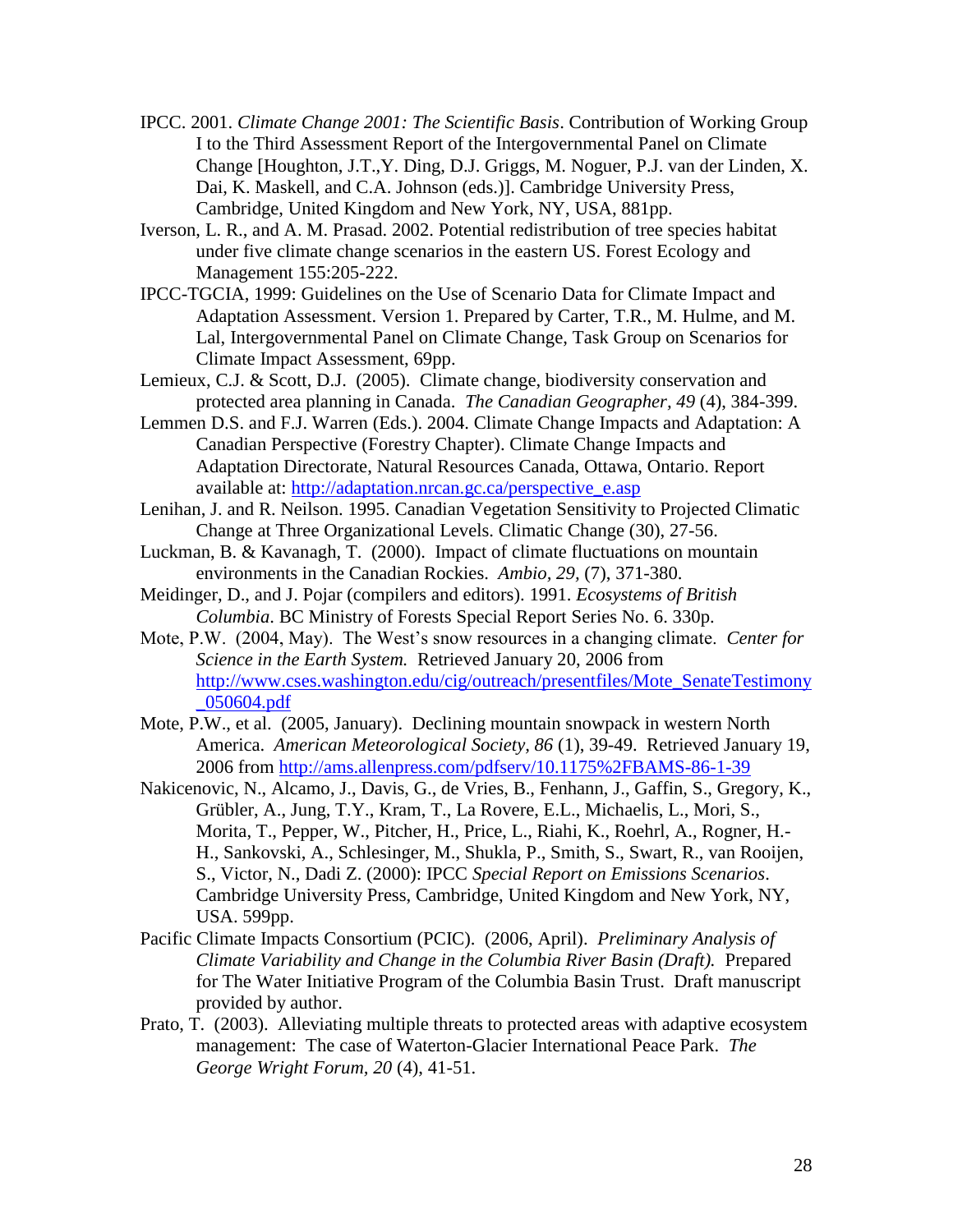- Scott, D. & Lemieux, C. (2005). Climate change and protected area policy and planning in Canada. *The Forestry Chronicle, 81* (5), 696-703.
- Scott, D., Malcolm, J.R., & Lemieux, C. (2002). Climate change and modelled biome representation in Canada"s national park system: Implications for system planning and park mandates. *Global Ecology & Biogeography, 11,* 475-484.
- Scott, D. & Suffling, R. (Eds.). 2000. Climate change and Canada's national park system: A screening level assessment. Report prepared for Parks Canada, Department of Canadian Heritage by the Adaptation & Impacts Research Group, Environment Canada and the Faculty of Environmental Studies, University of Waterloo.
- Stevens, T. (2006, January 6). *Data in table derived from:* ESSA Technologies. (2005). Protected areas Overview tool. *ESSA Technologies.* Retrieved January 28, 2006 from<http://www.essa.com/projects/descriptions/1234.htm>
- Suffling, R. & Scott, D. (2002). Assessment of climate change effects on Canada's national park system. *Environmental Monitoring and Assessment, 74,* 117-139.
- Wildland Consulting Inc. 2005, November. Mount Assiniboine Provincial Park Management Plan Background Document (Draft 8P). Ministry of Environment (BC Parks).